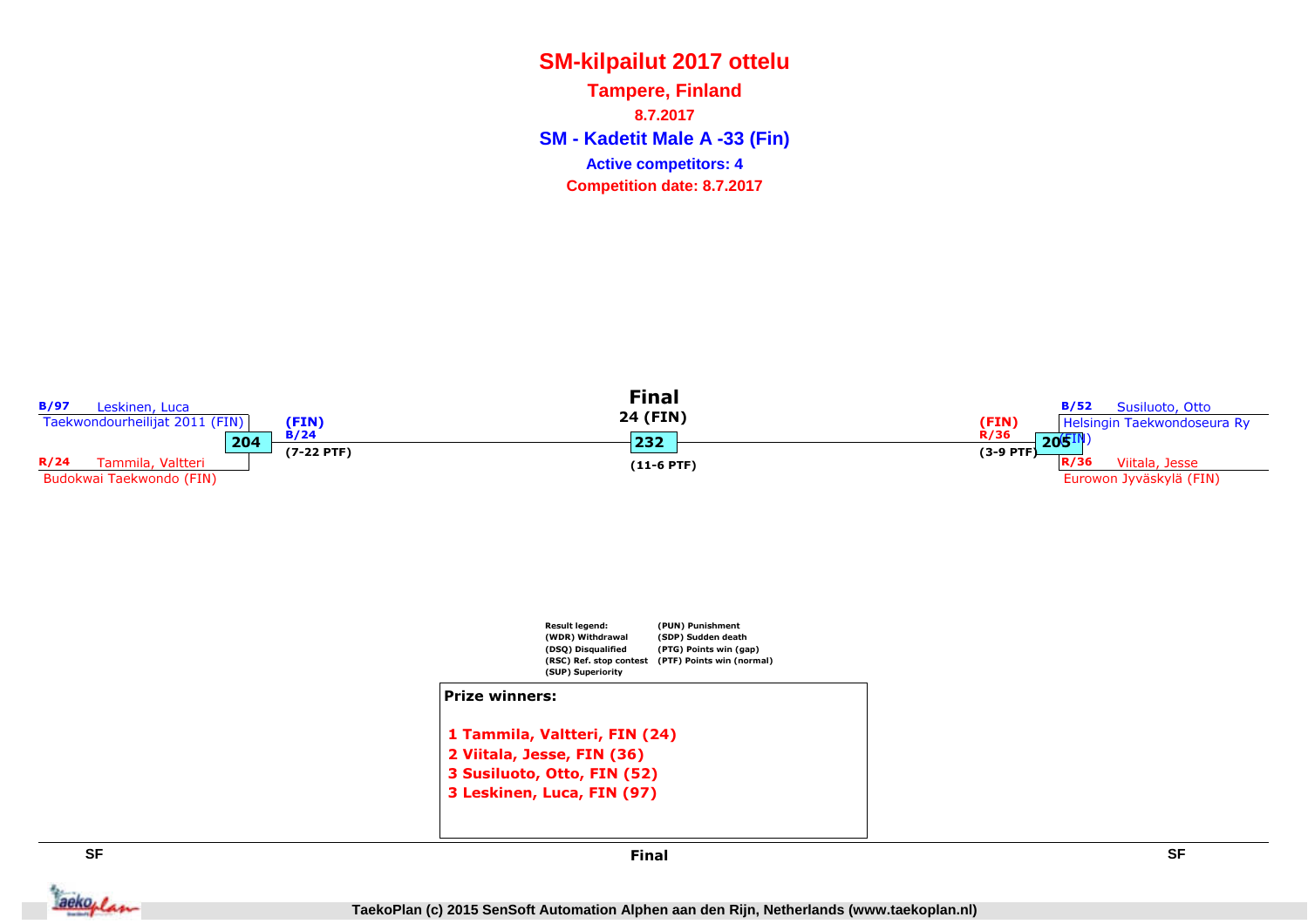**SM - Kadetit Male A -37 (Fly) Tampere, Finland8.7.2017Competition date: 8.7.2017 Active competitors: 6**



F SF SF SF RESERVE SE SE SF RESERVE AS SE SF SF RESERVE AS A SERVE AS A SERVE AS A SERVE AS A SERVE A SERVE A SE SF Final



**QF**

**TaekoPlan (c) 2015 SenSoft Automation Alphen aan den Rijn, Netherlands (www.taekoplan.nl)**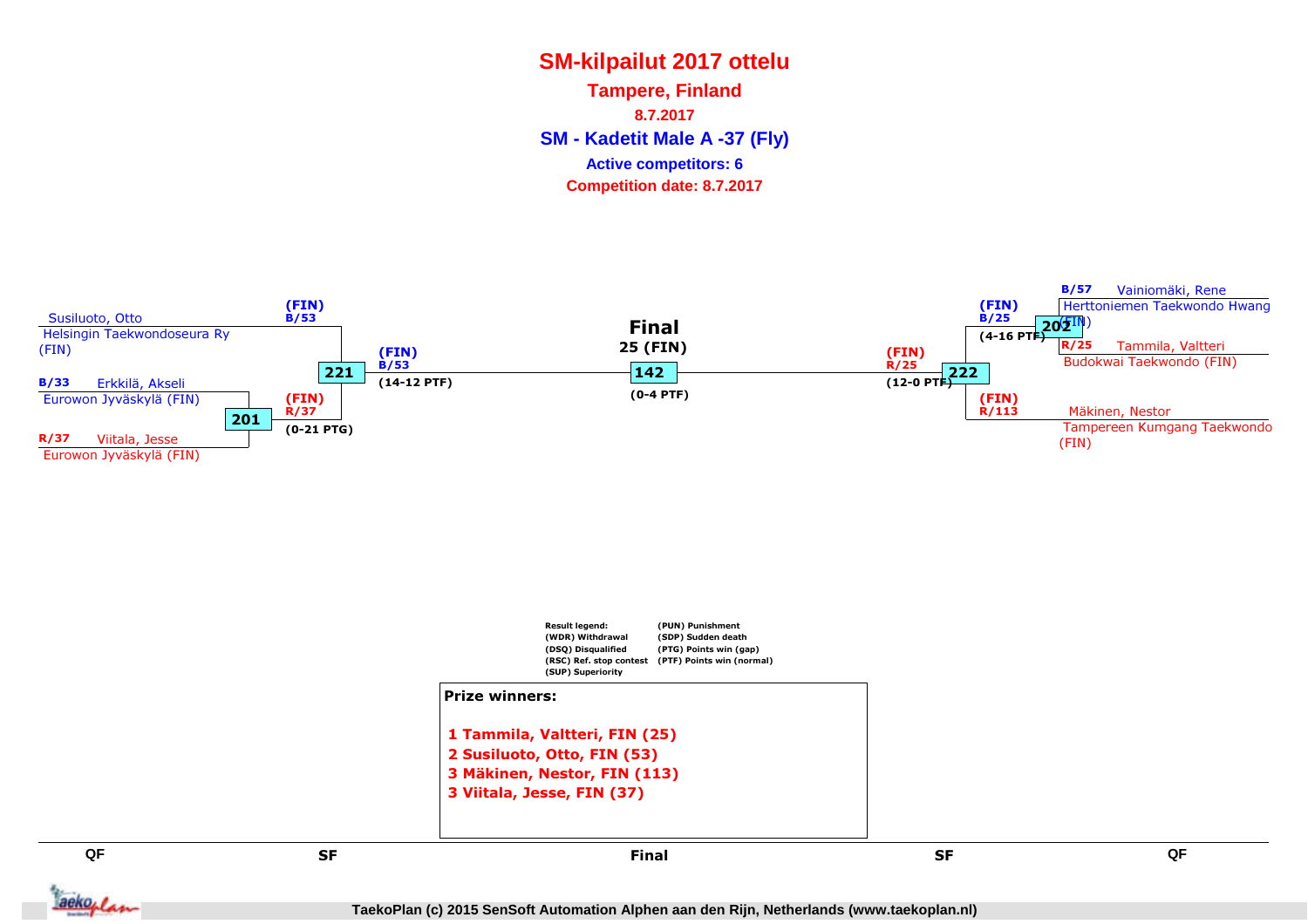**SM - Kadetit Male A -45 (Feather) Tampere, Finland8.7.2017Competition date: 8.7.2017 Active competitors: 4**

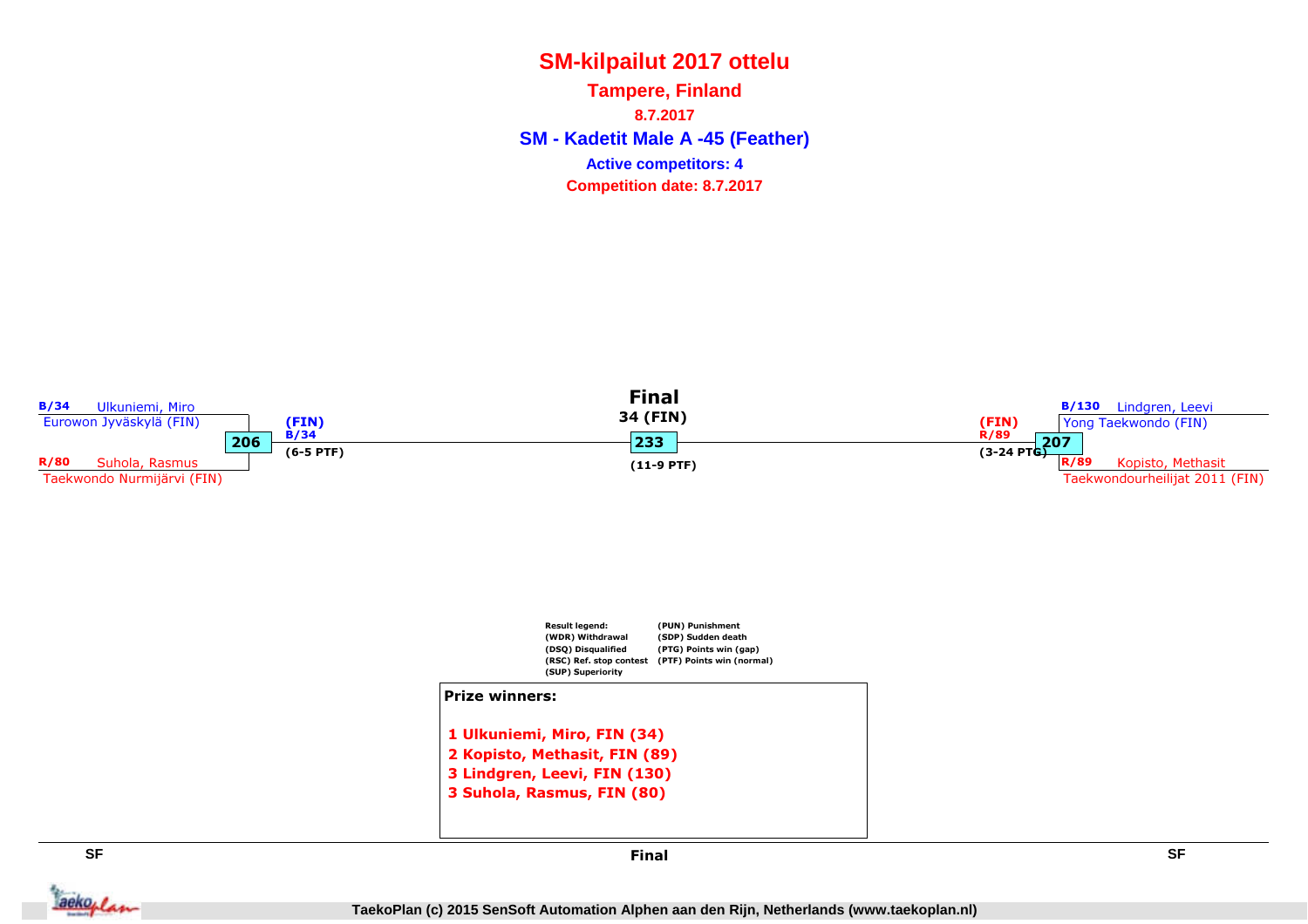**SM - Kadetit Male A -49 (Light) Tampere, Finland8.7.2017Competition date: 8.7.2017 Active competitors: 4**

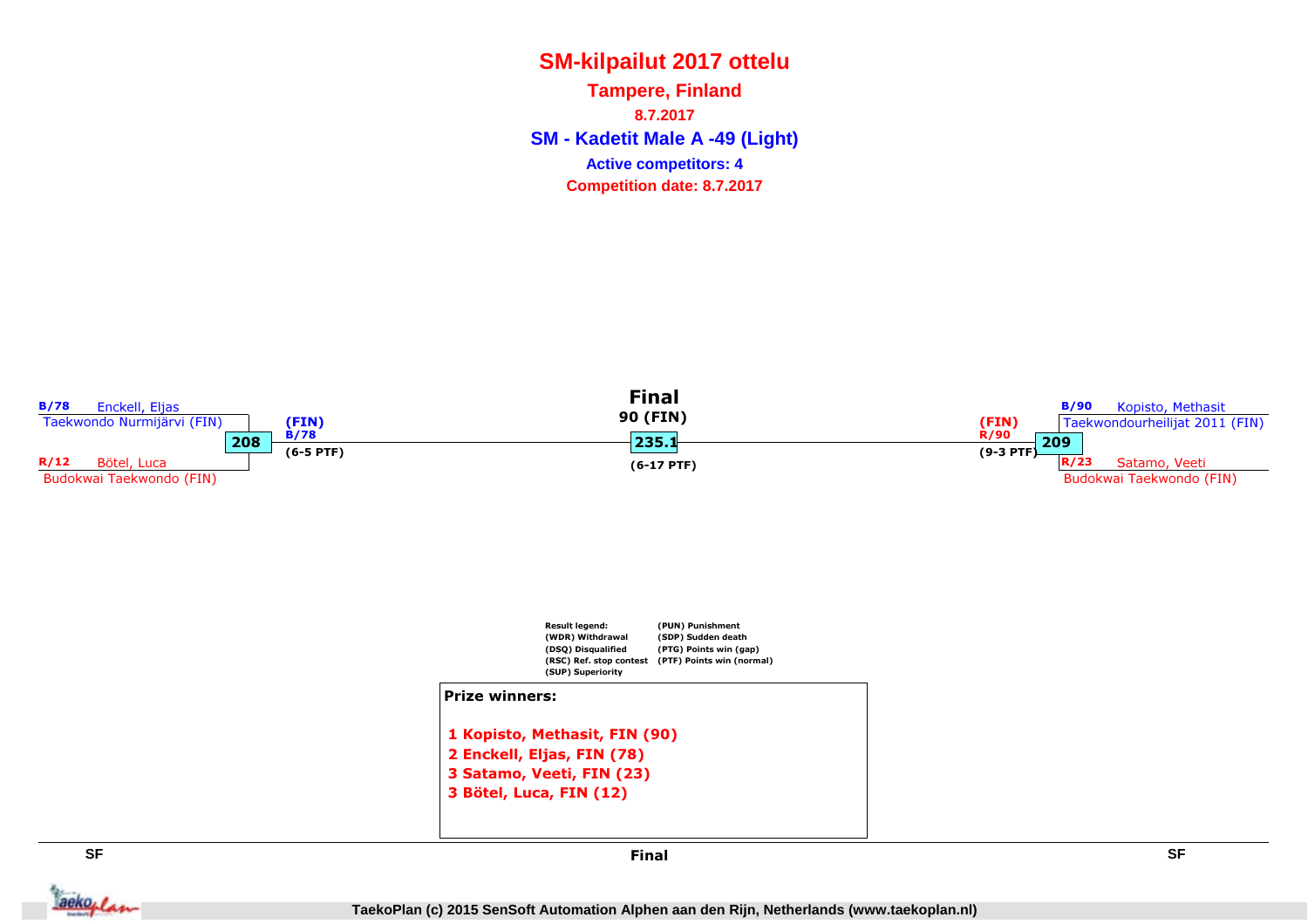**SM - Kadetit Male A -53 (Welter) Tampere, Finland8.7.2017Competition date: 8.7.2017 Active competitors: 2**





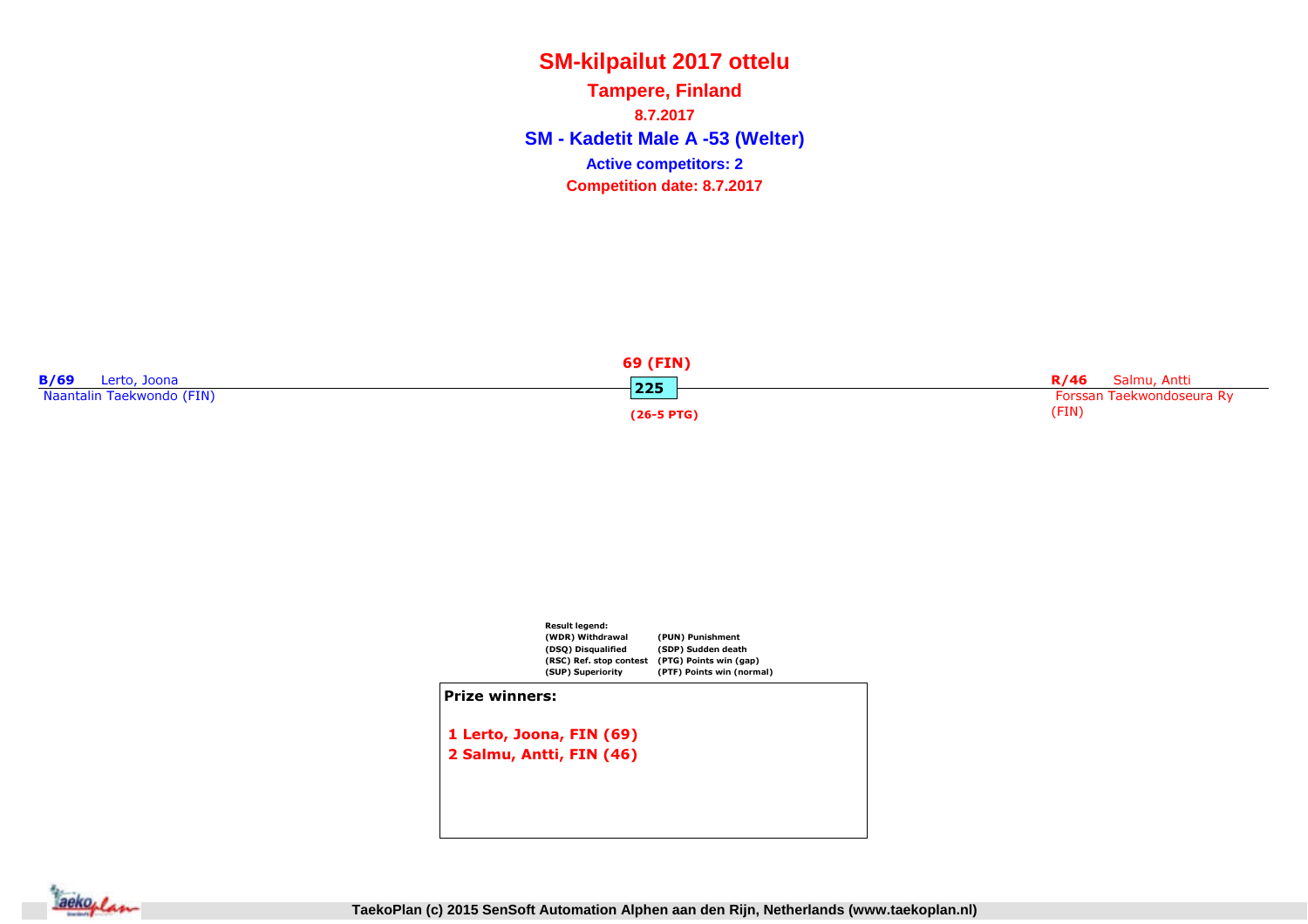**SM - Kadetit Male A -57 (Light middle) Tampere, Finland8.7.2017Competition date: 8.7.2017 Active competitors: 2**





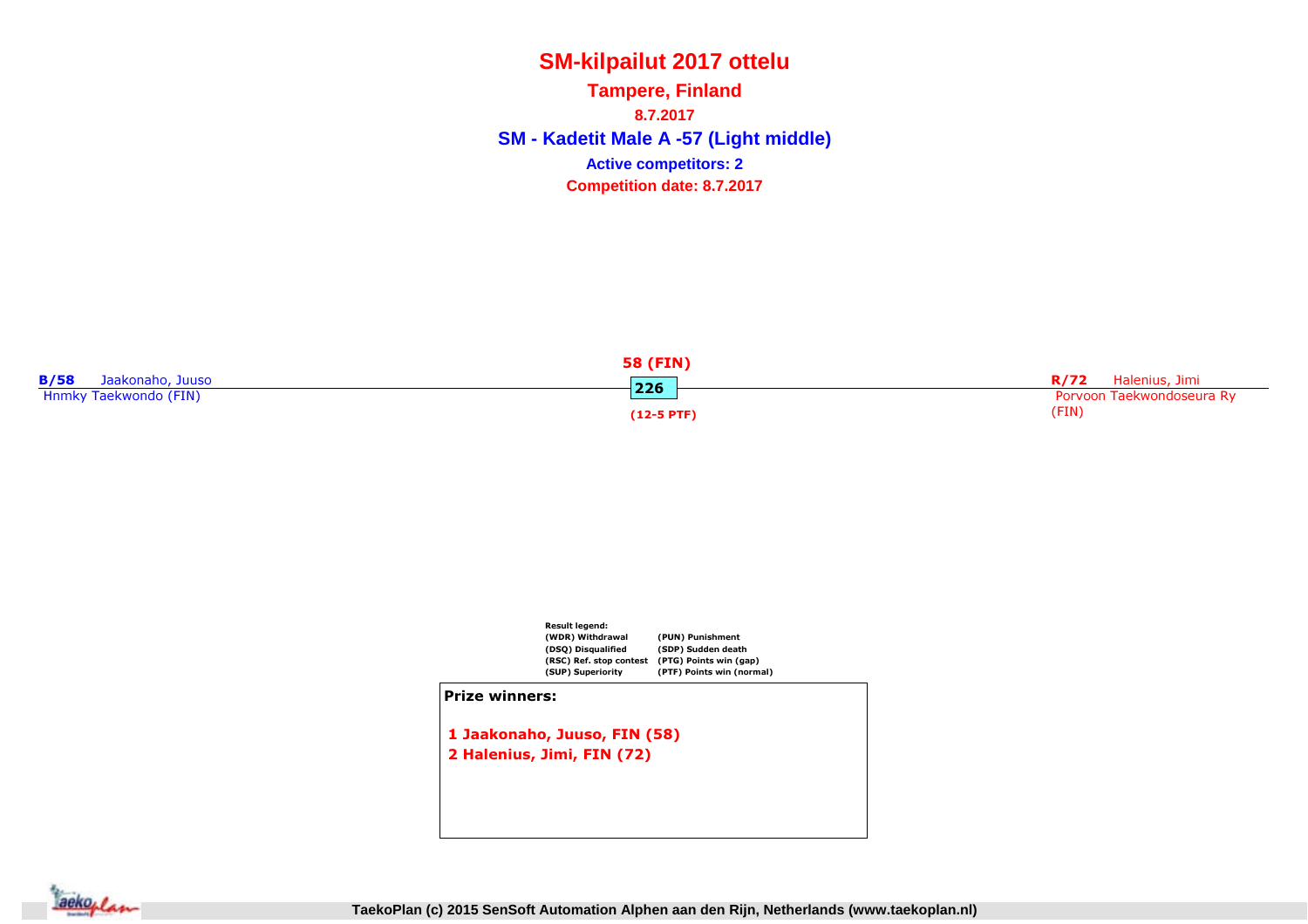**SM - Kadetit Female A -29 (Fin) Tampere, Finland8.7.2017Competition date: 8.7.2017 Active competitors: 3**





 2 Sarala, Sofia, FIN (104)3 Rämö, Jenna, FIN (74)



 **SF** Final

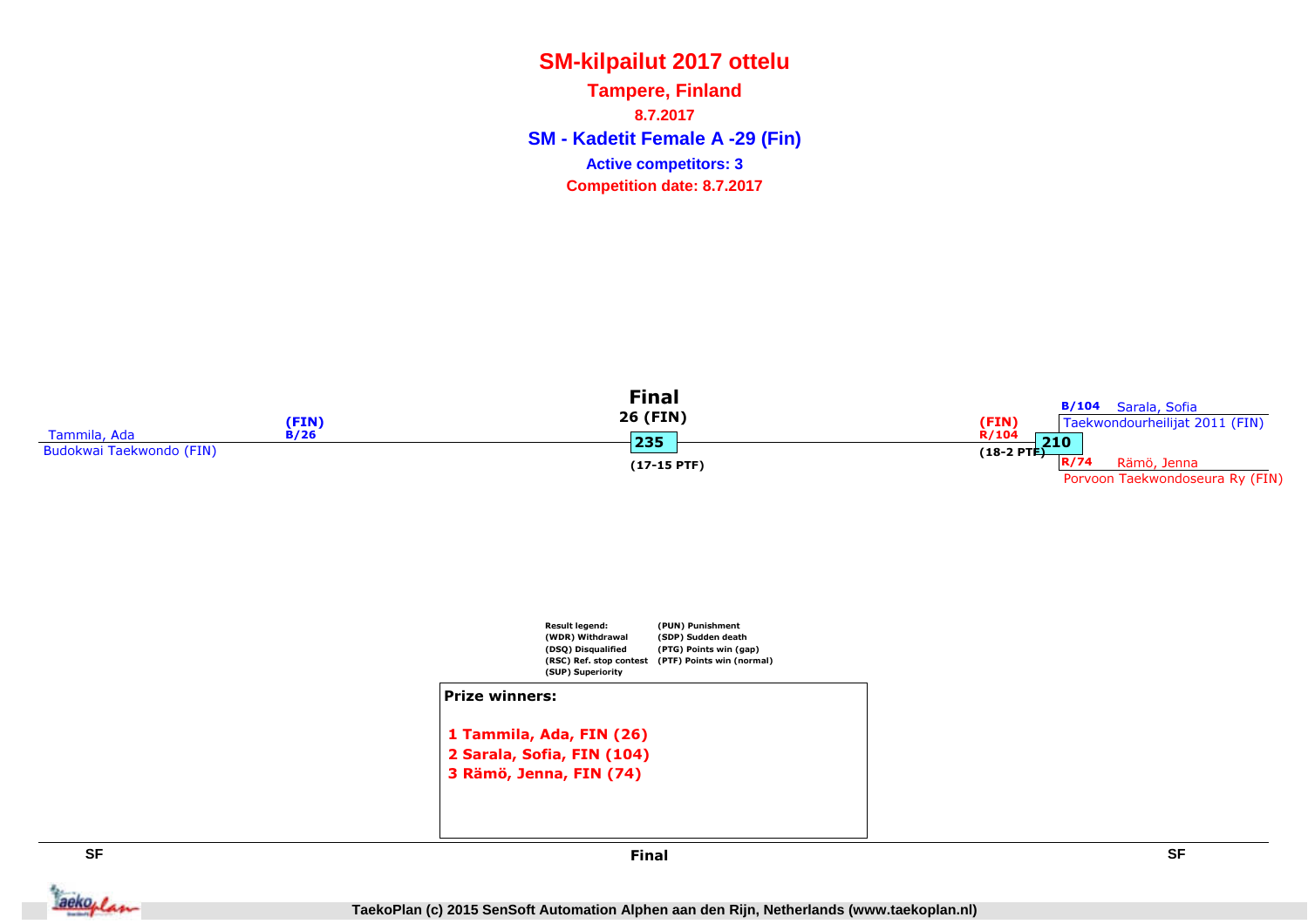**SM - Kadetit Female A -33 (Fly) Tampere, Finland8.7.2017Competition date: 8.7.2017 Active competitors: 4**



Jackeplan



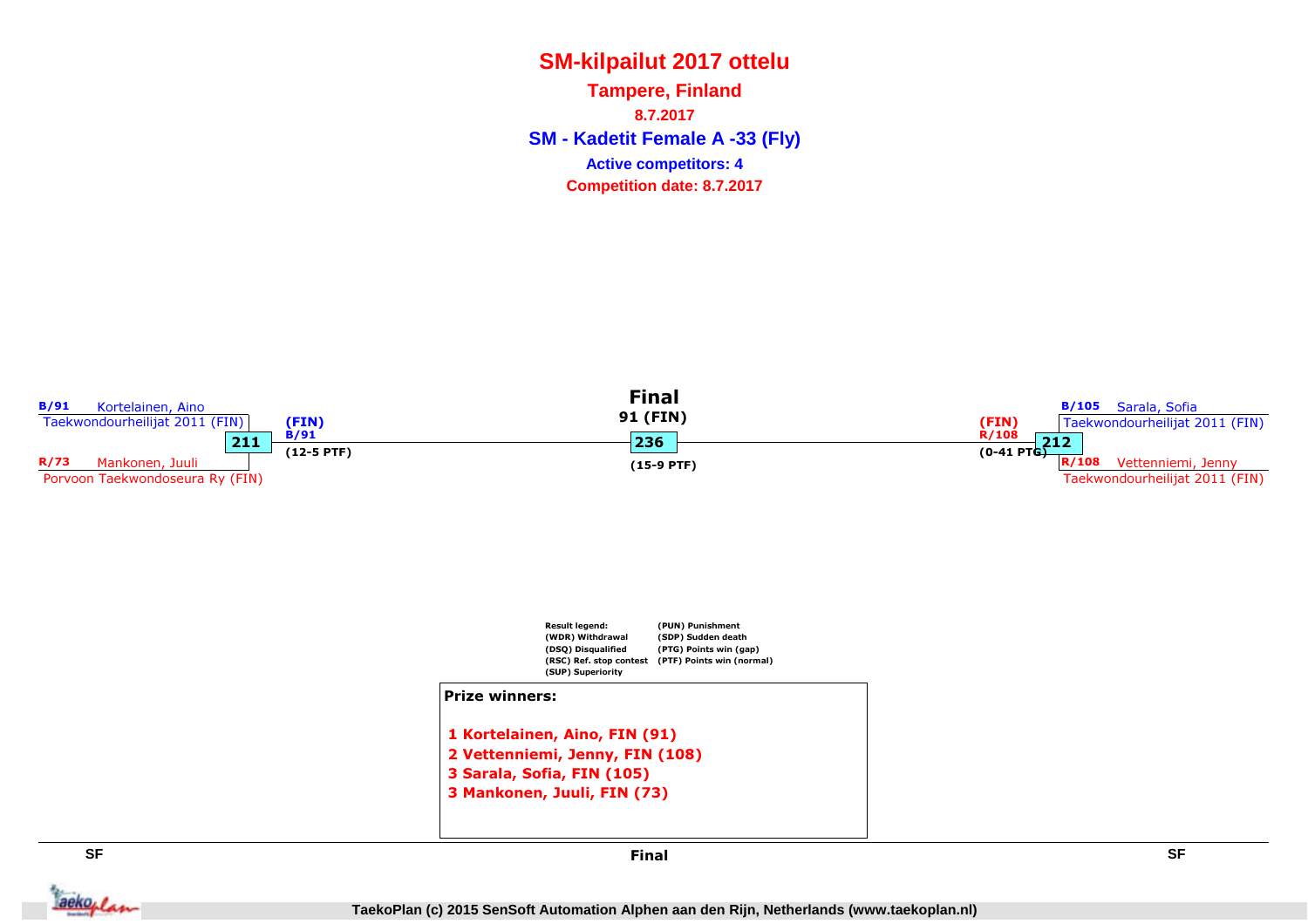**SM - Kadetit Female A -37 (Bantam) Tampere, Finland8.7.2017Competition date: 8.7.2017 Active competitors: 3**



#### Prize winners:

1 Suorela, Iisa, FIN (81) 2 Tuomainen, Jemina, FIN (28)3 Hashim Marza, Fatima, FIN (14)

**SF**

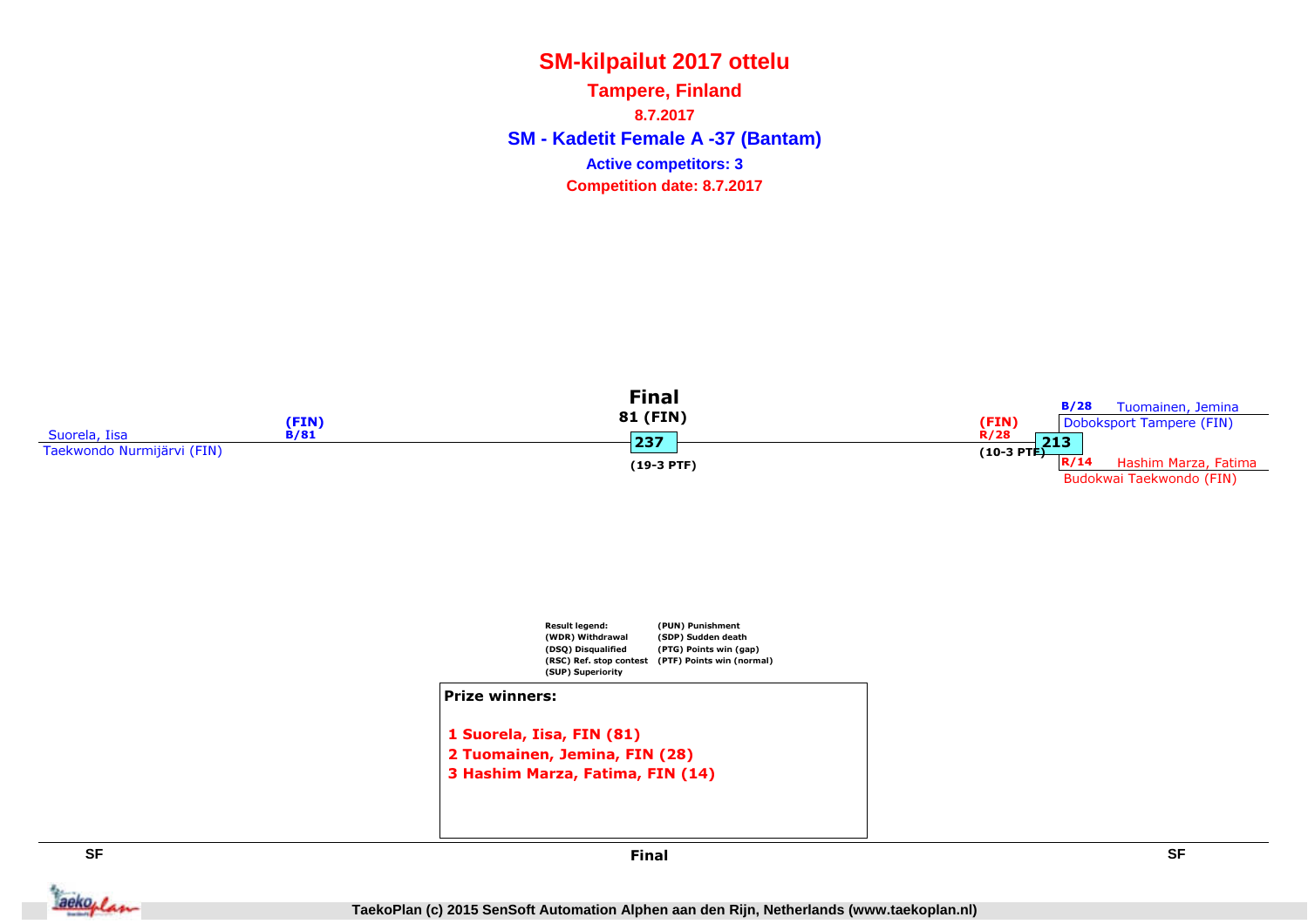**SM - Kadetit Female A -41 (Feather) Tampere, Finland8.7.2017Competition date: 8.7.2017 Active competitors: 4**



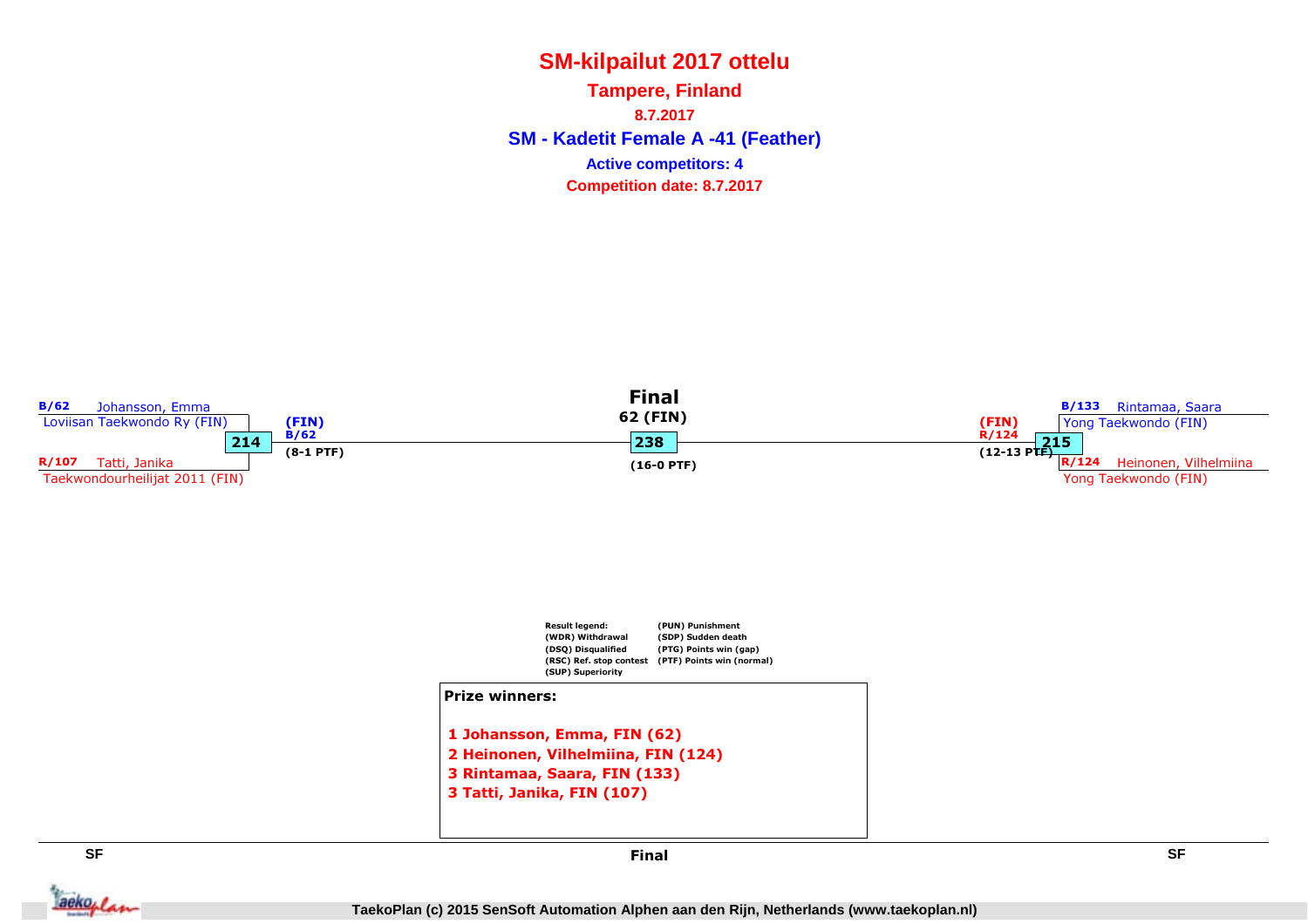**SM - Kadetit Female A -47 (Welter) Tampere, Finland8.7.2017Competition date: 8.7.2017 Active competitors: 2**





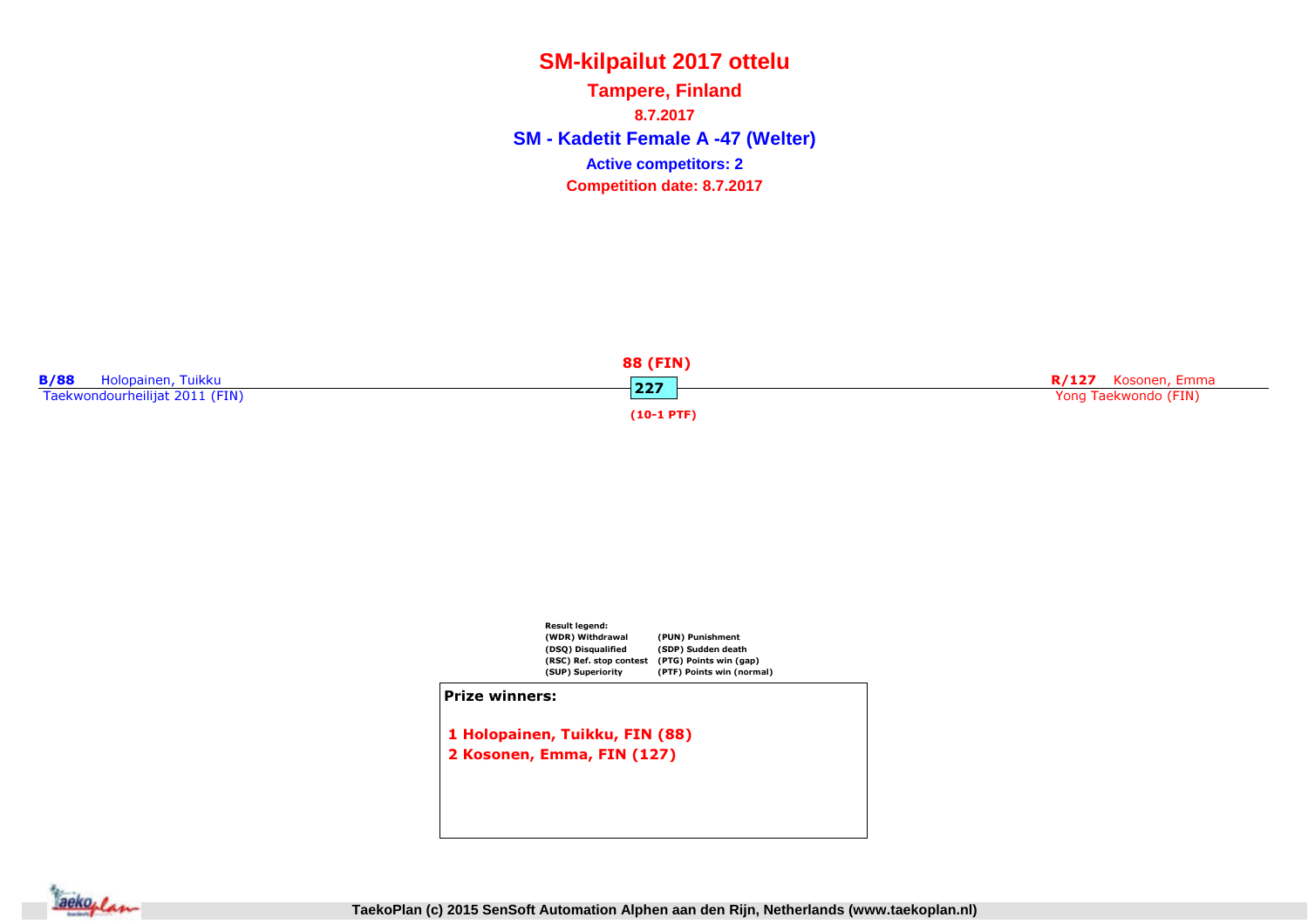**SM - Kadetit Female A -55 (Middle) Tampere, Finland8.7.2017Competition date: 8.7.2017 Active competitors: 3**



Jackeplan



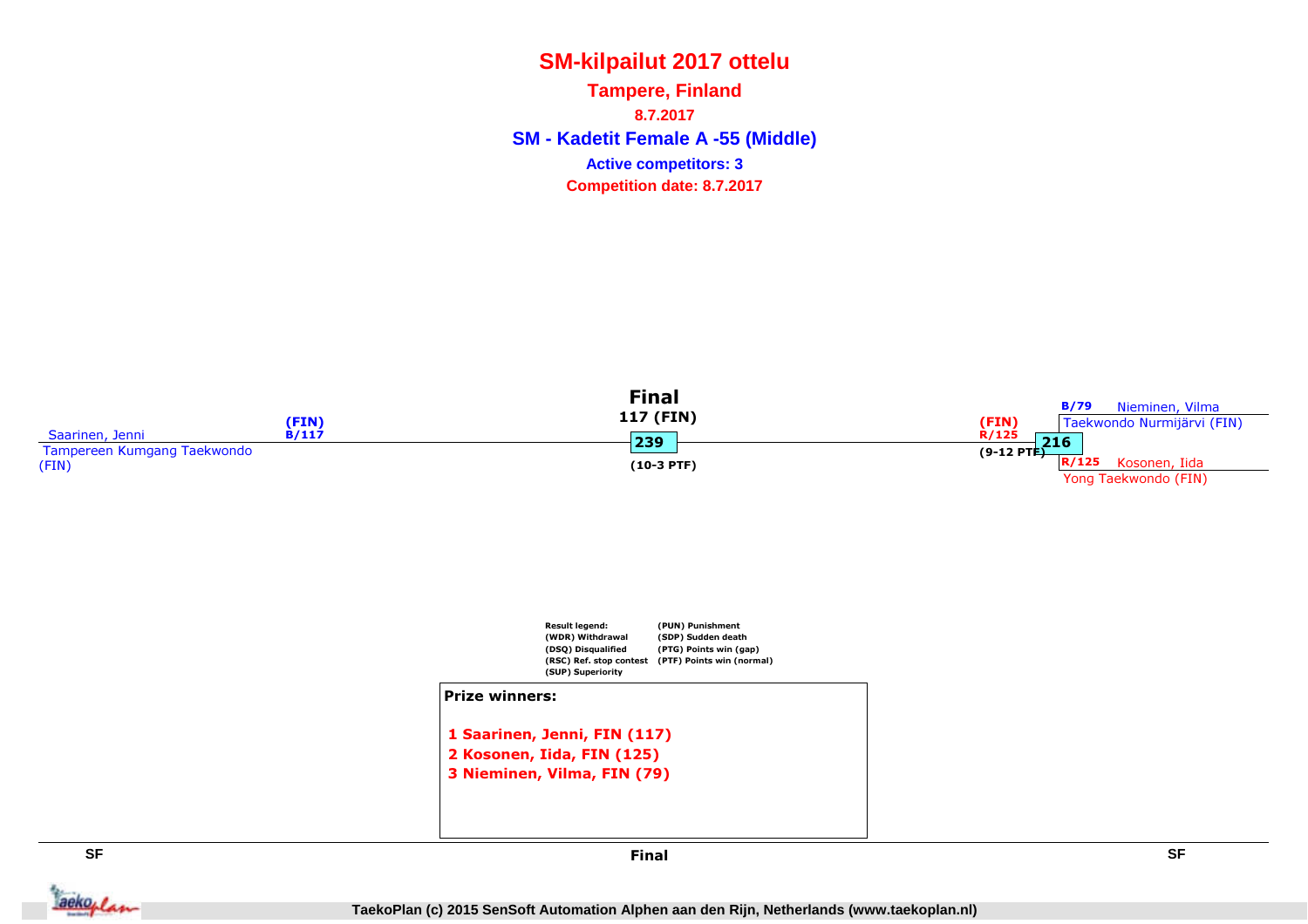**SM - Kadetit Female A -59 (Light heavy) Tampere, Finland8.7.2017Competition date: 8.7.2017 Active competitors: 2**





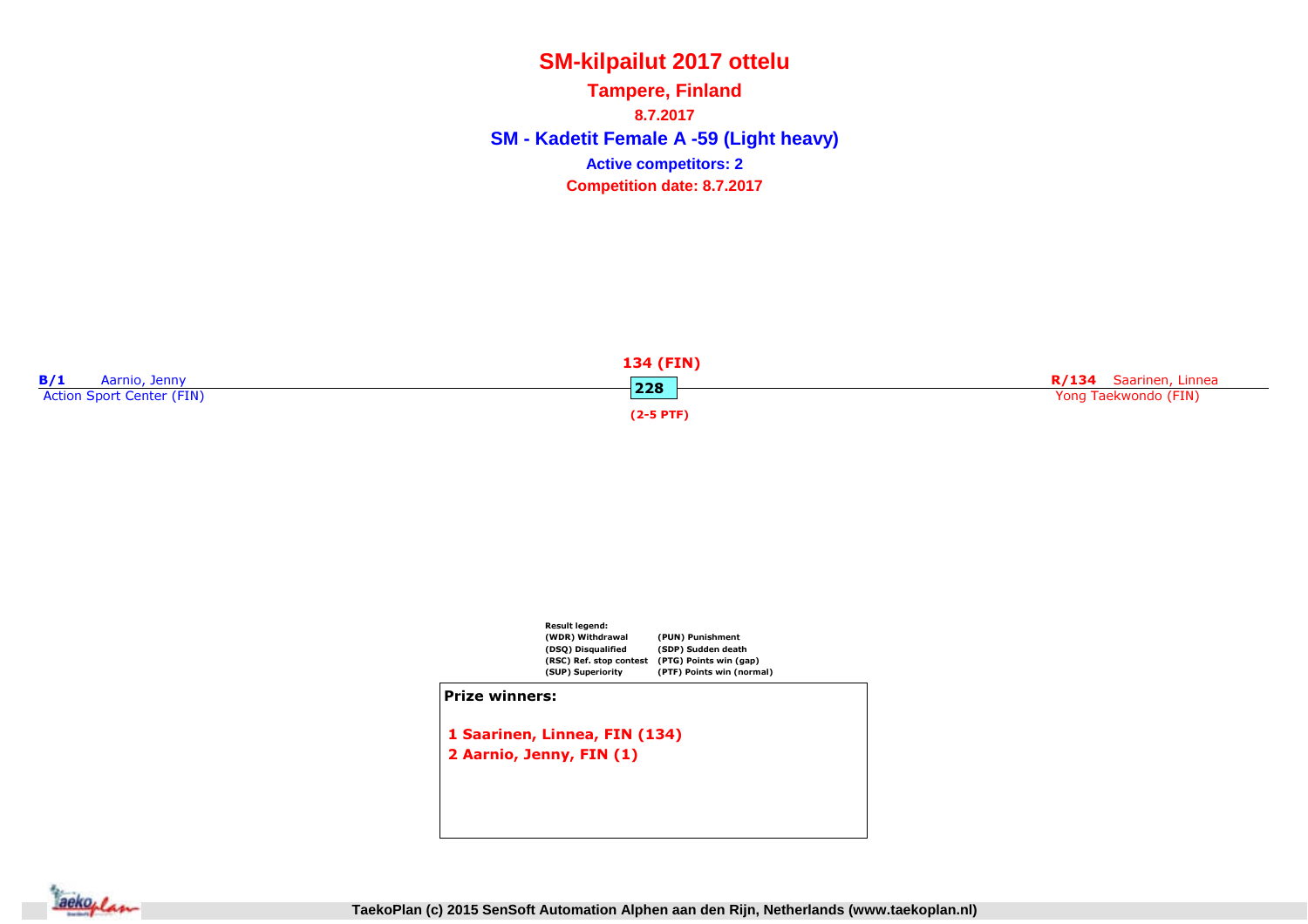**SM - Nuoret Male A -48 (Fly) Tampere, Finland8.7.2017Competition date: 8.7.2017 Active competitors: 2**





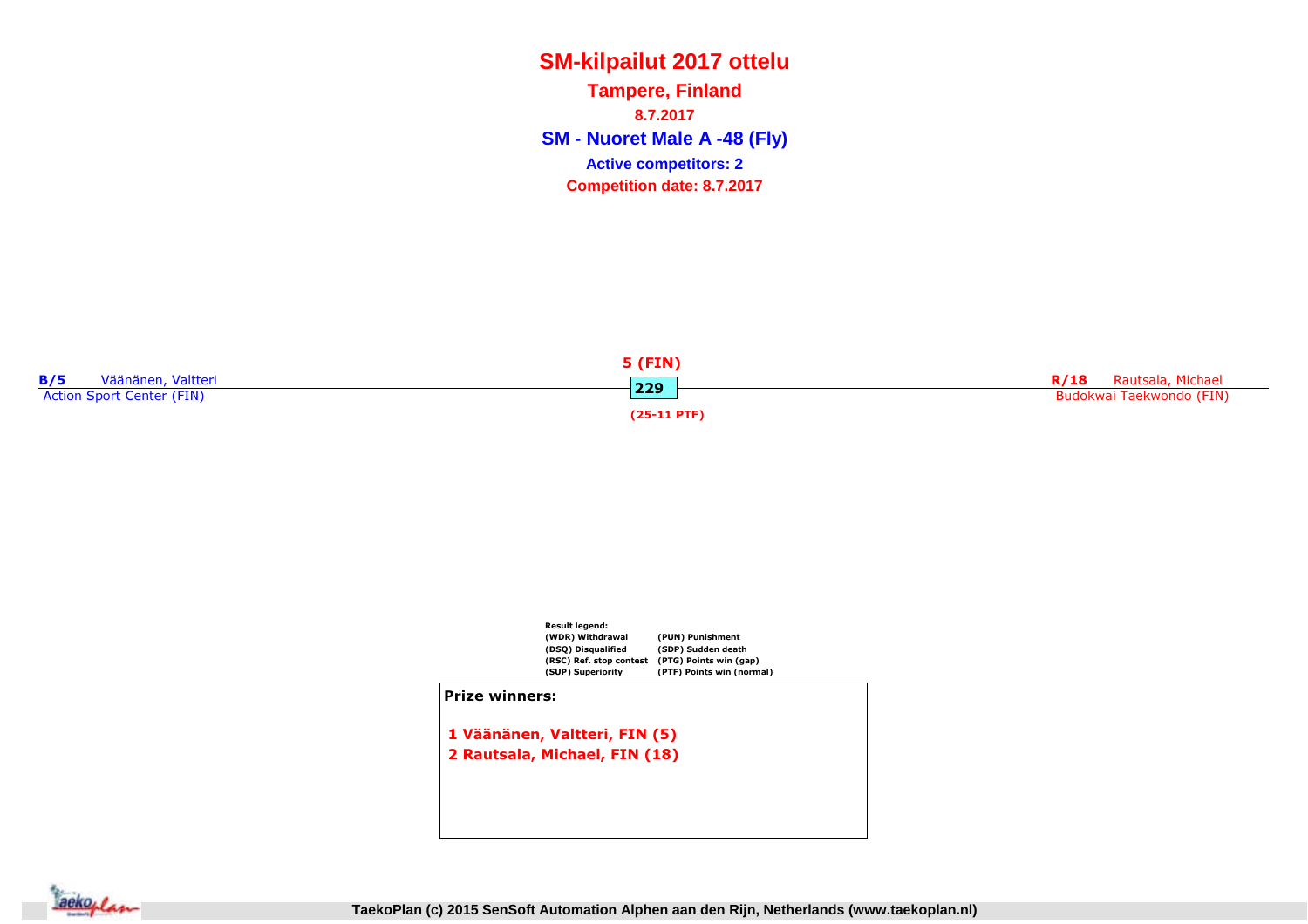**SM - Nuoret Male A -51 (Bantam) Tampere, Finland8.7.2017Competition date: 8.7.2017 Active competitors: 3**



**SF**

 **SF** Final

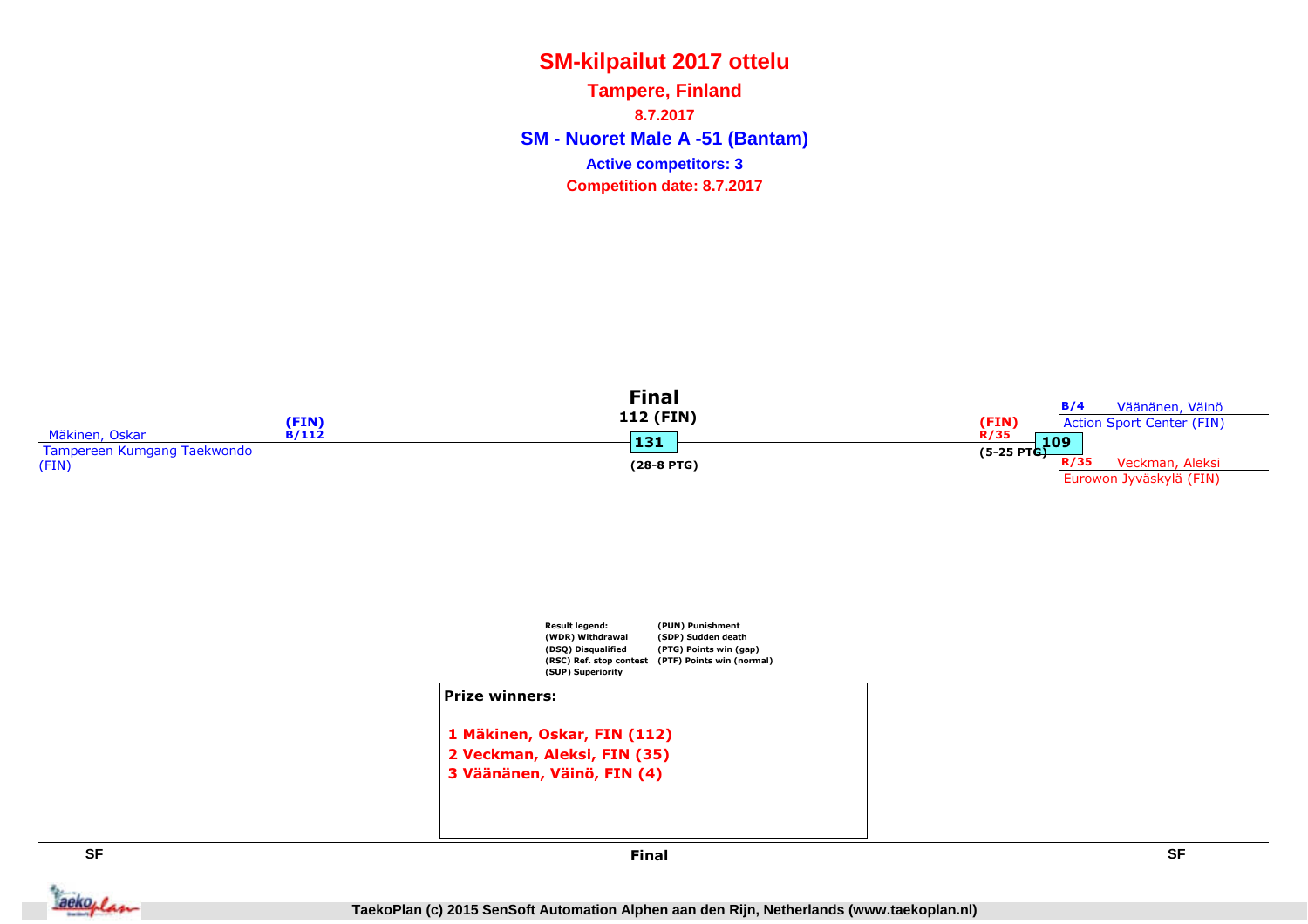**SM - Nuoret Male A -59 (Light) Tampere, Finland8.7.2017Competition date: 8.7.2017 Active competitors: 1**

**B/65** Isosalo, Mika<br>Mahain Tanlon, Indo Malmin Taekwondo Ry (FIN) Competitor moved



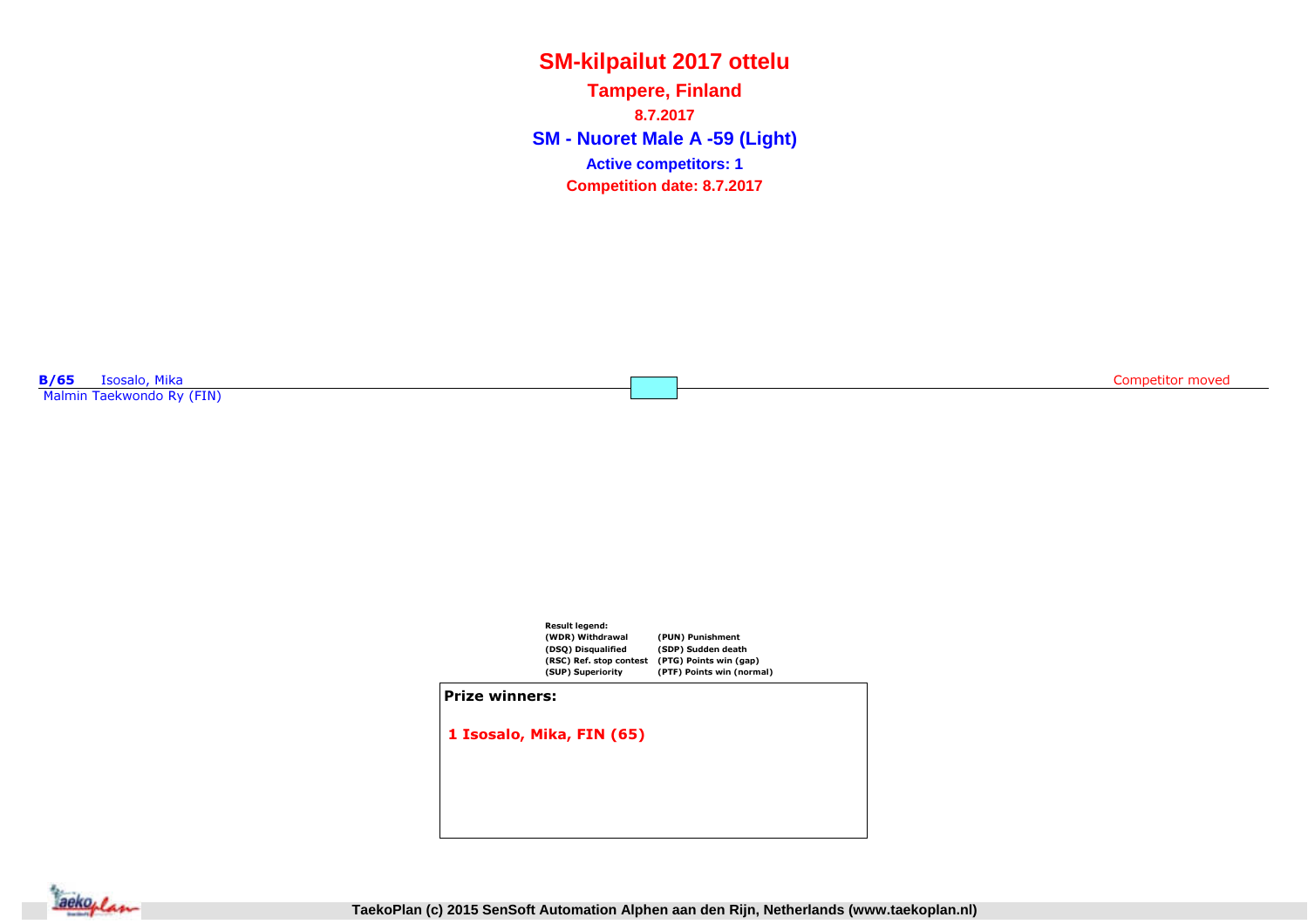**SM - Nuoret Male A -63 (Welter) Tampere, Finland8.7.2017Competition date: 8.7.2017 Active competitors: 3**



Jackeplan



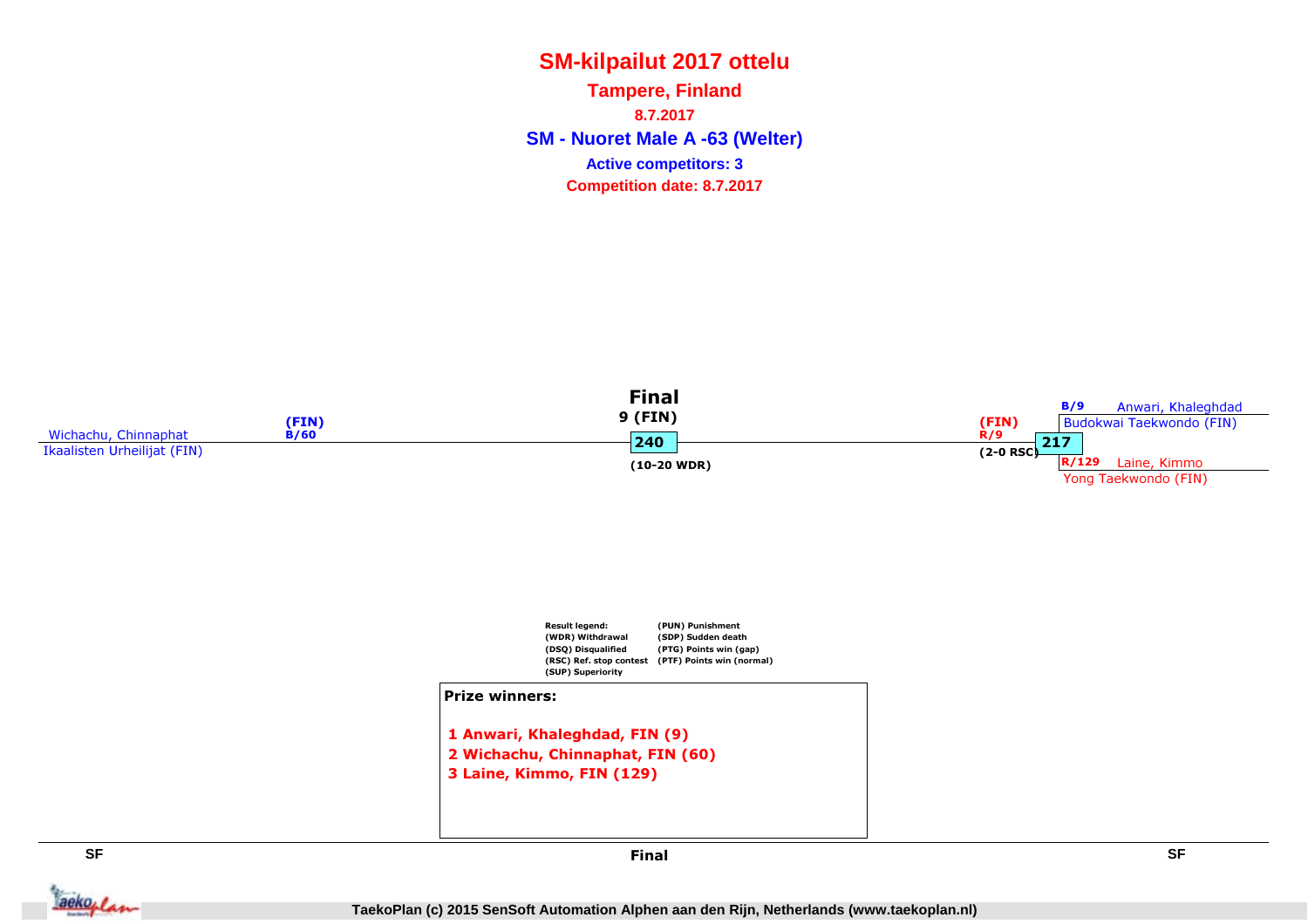**SM - Nuoret Male A -68 (Light Middle) Tampere, Finland8.7.2017Competition date: 8.7.2017 Active competitors: 4**

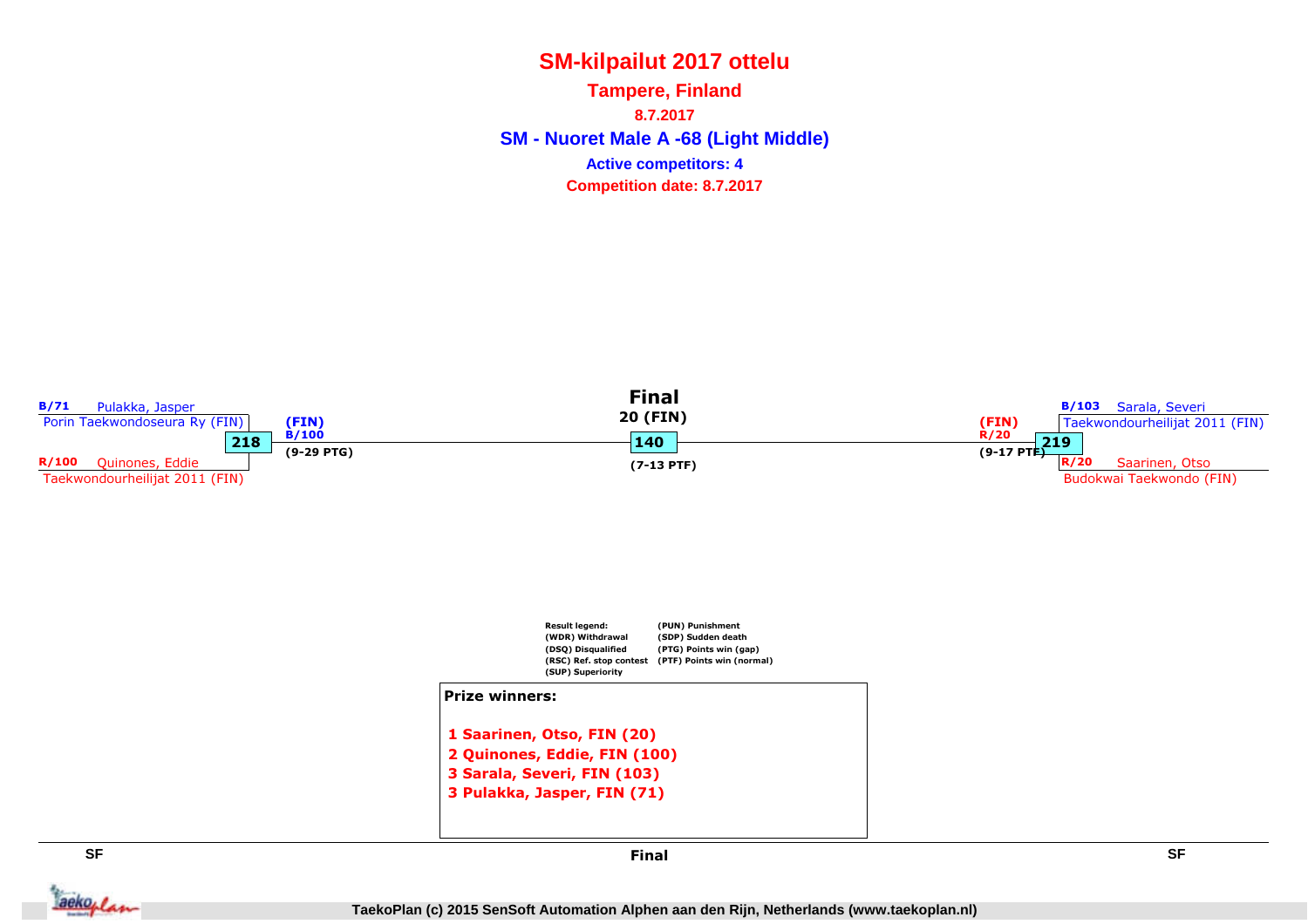**SM - Nuoret Female A -49 (Feather) Tampere, Finland8.7.2017Competition date: 8.7.2017 Active competitors: 4**



Jackeplan

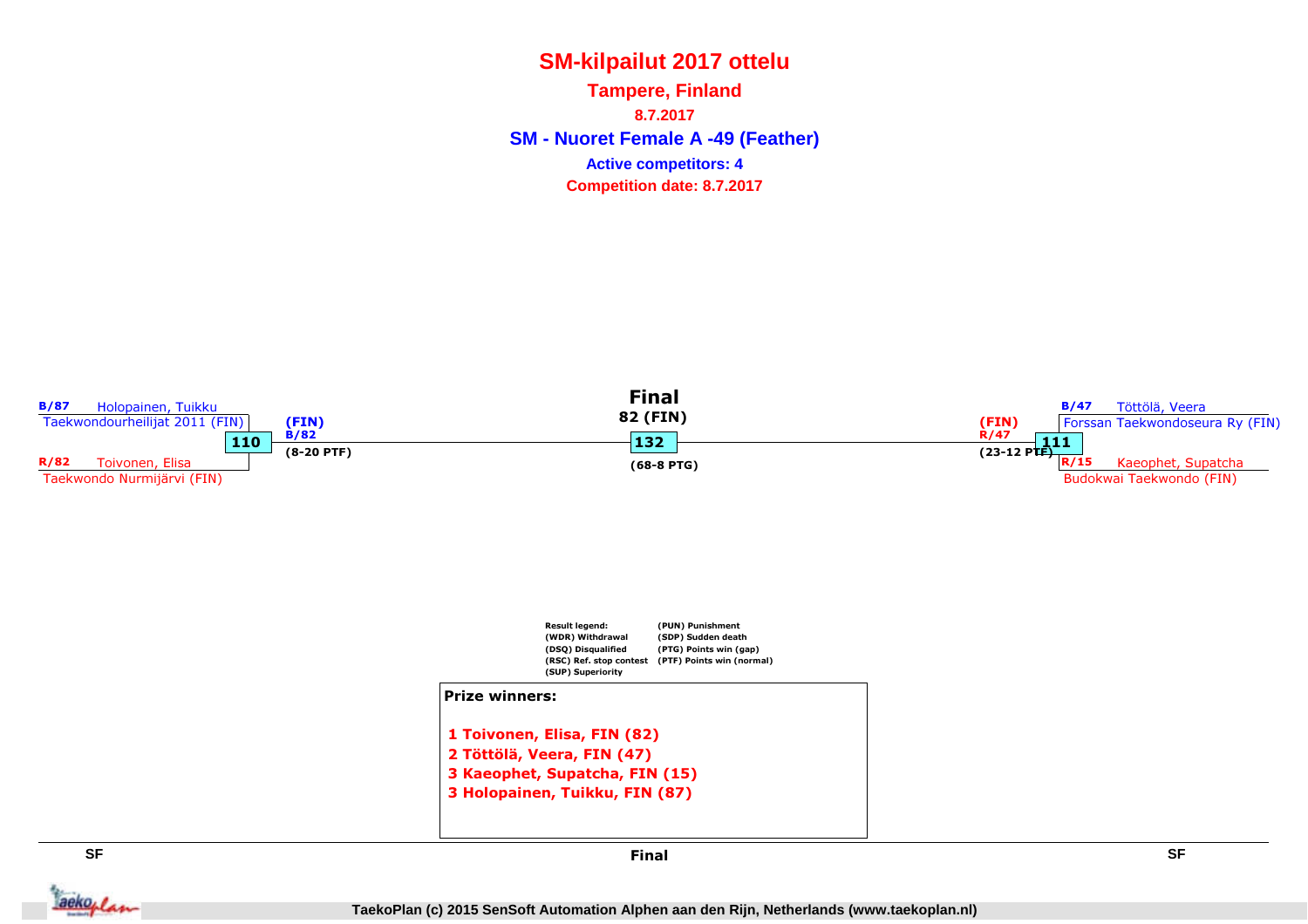**SM - Nuoret Female A -52 (Light) Tampere, Finland8.7.2017Competition date: 8.7.2017 Active competitors: 3**





#### Prize winners:

```
1 Vuori, Kia, FIN (7)
2 Lahti, Emilia, FIN (93)
3 Saarinen, Jenni, FIN (118)
```


Jackeplan

 **SF** Final

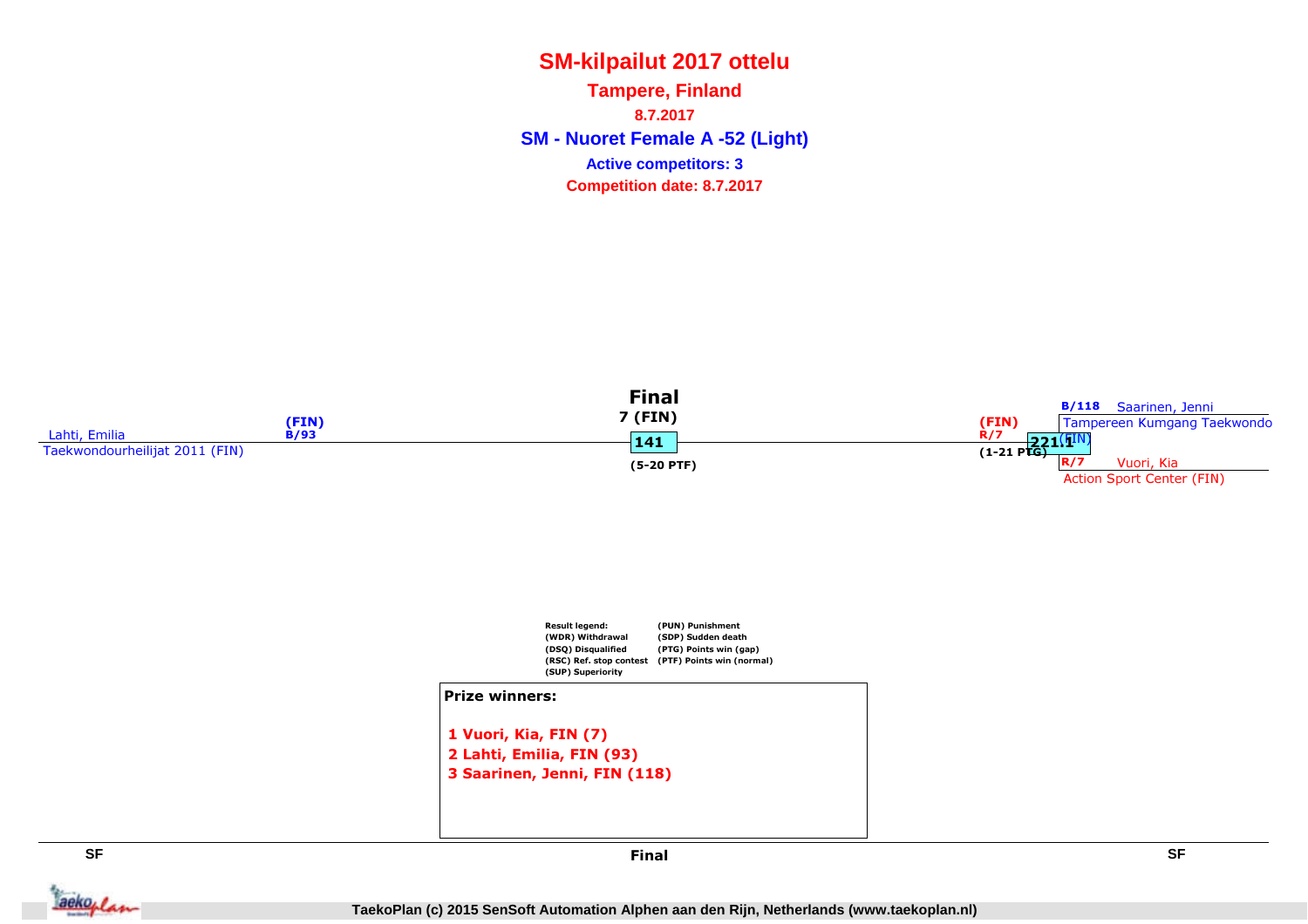**SM - Nuoret Female A -55 (Welter) Tampere, Finland8.7.2017Competition date: 8.7.2017 Active competitors: 2**

|                             | <b>110 (FIN)</b> |                             |
|-----------------------------|------------------|-----------------------------|
| B/115 Ojala, Jasmin         | 231              | <b>R/110</b> Lehto, Sini    |
| Tampereen Kumgang Taekwondo |                  | Tampereen Kumgang Taekwondo |
| (FIN)                       | $(5-8$ PTF)      | (FIN)                       |



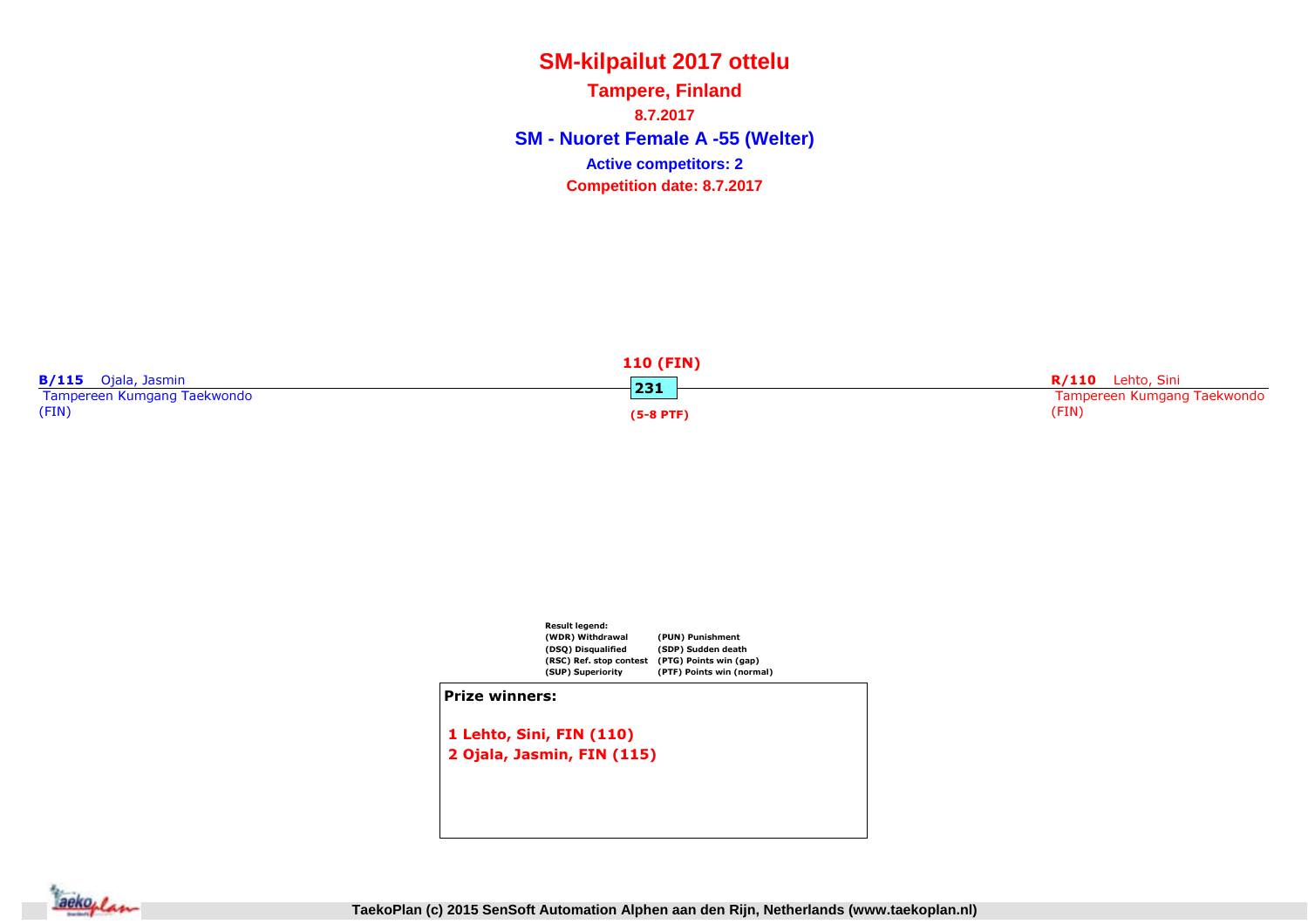**SM - Nuoret Female A -63 (Middle) Tampere, Finland8.7.2017Competition date: 8.7.2017 Active competitors: 5**



**TaekoPlan (c) 2015 SenSoft Automation Alphen aan den Rijn, Netherlands (www.taekoplan.nl)**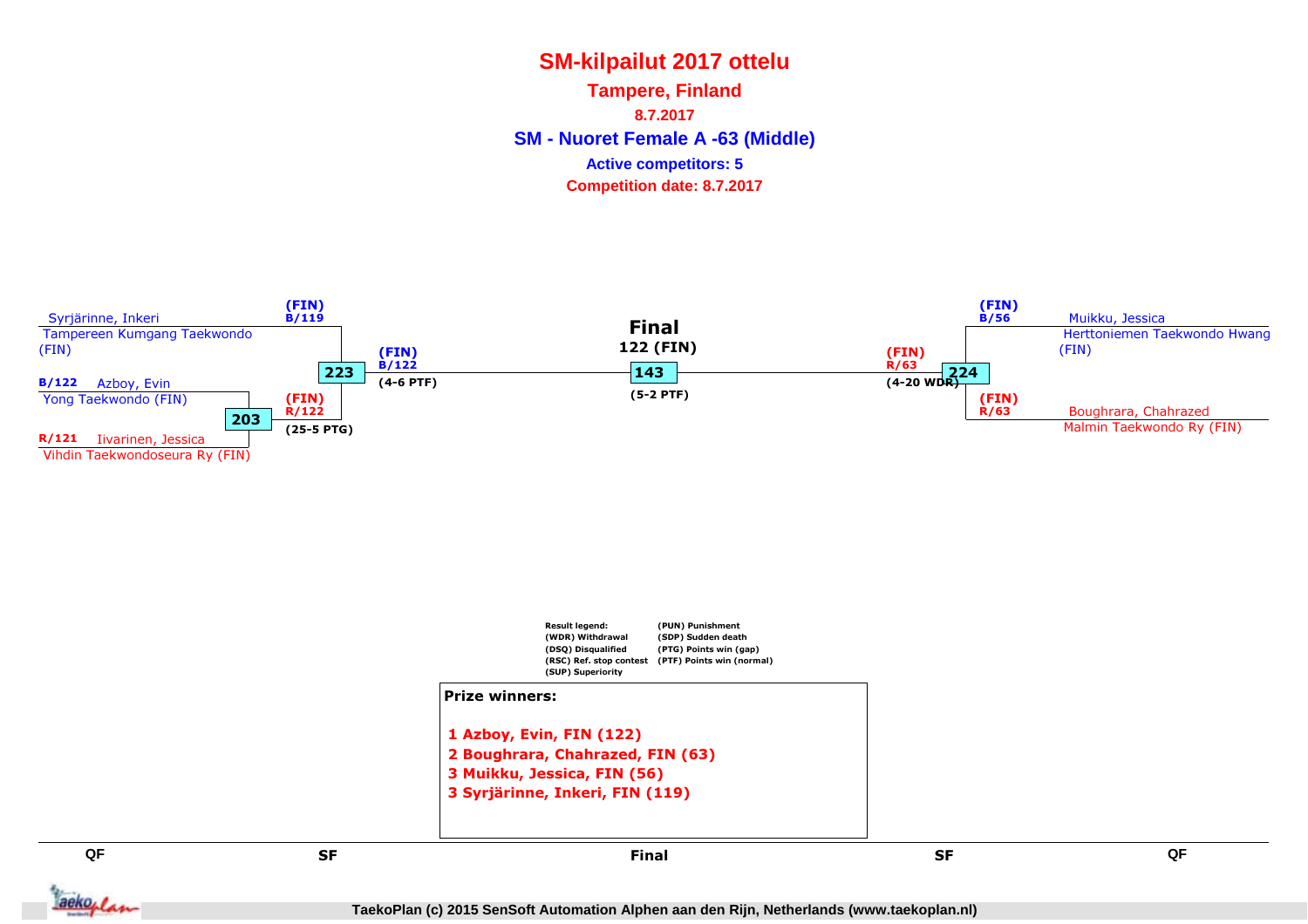**SM - Yleinen Male A -54 (Fin) Tampere, Finland8.7.2017Competition date: 8.7.2017 Active competitors: 2**





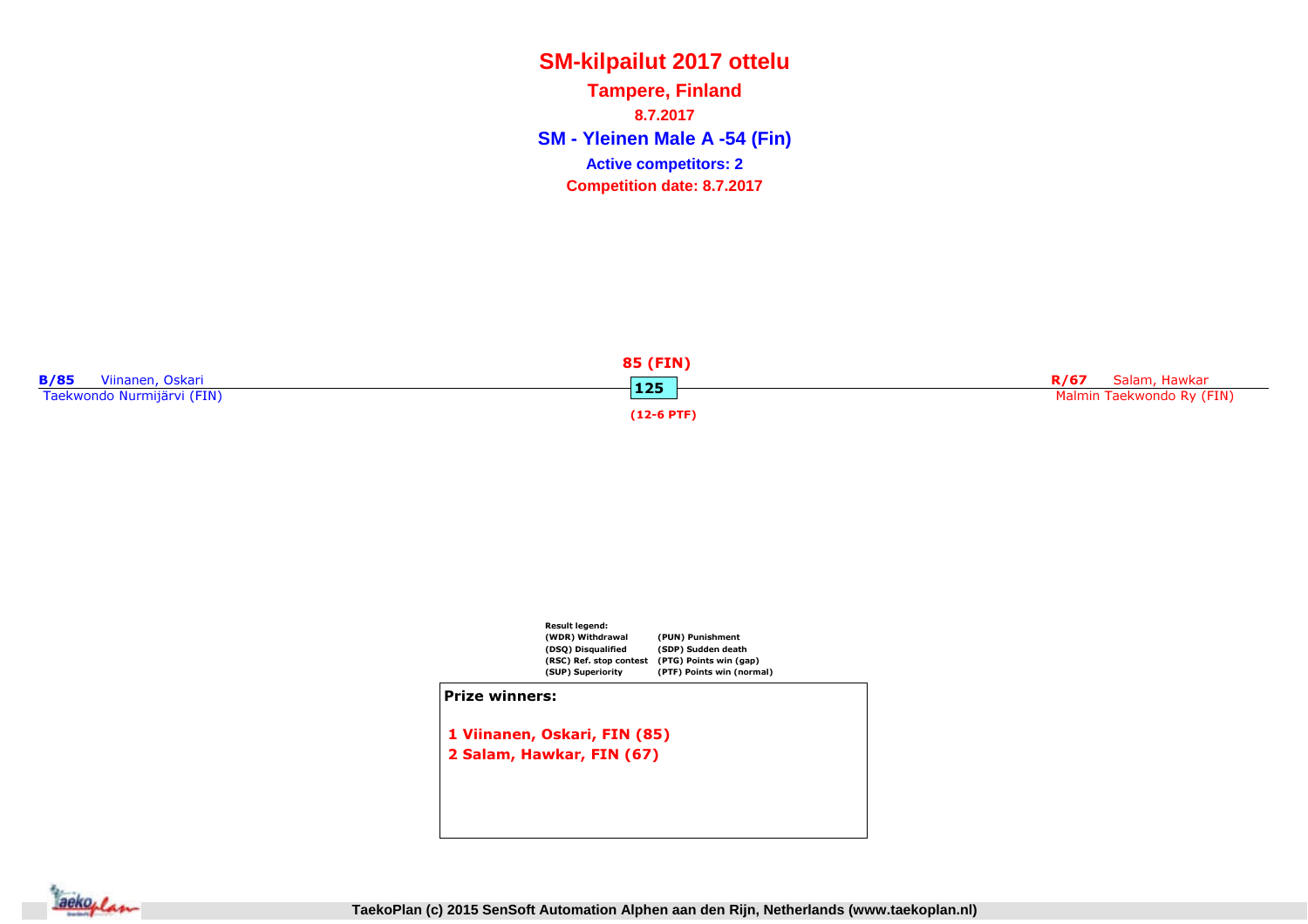**SM - Yleinen Male A -58 (Fly) Tampere, Finland8.7.2017Competition date: 8.7.2017 Active competitors: 1**

**B/19** Rautsala, Marcus (DSQ) Budokwai Taekwondo (FIN)

R/16 Nahman Hassan, Bakhtyar<br>Bakhtar Tarih (FM) Budokwai Taekwondo (FIN)



1 Nahman Hassan, Bakhtyar, FIN (16)

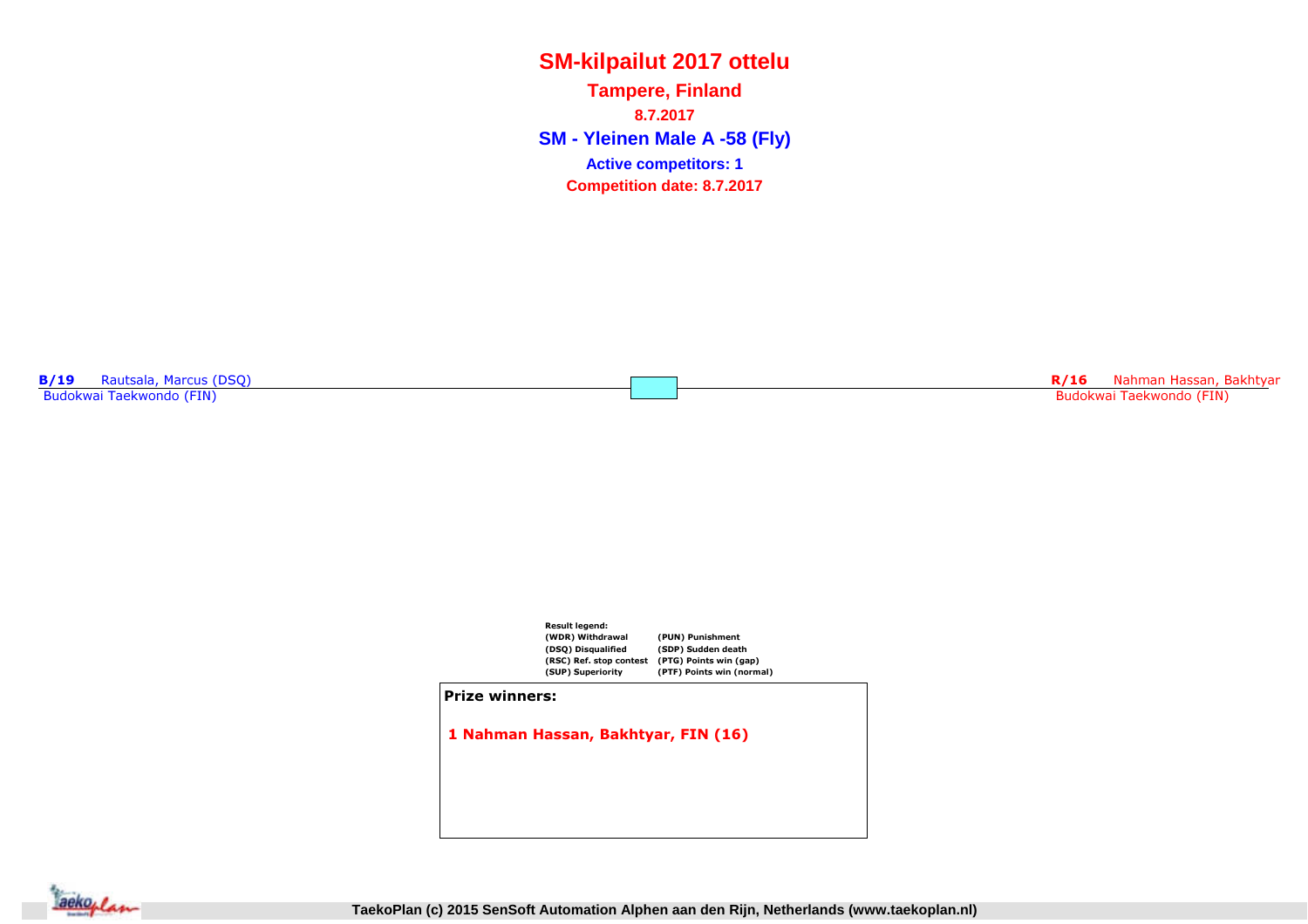**SM - Yleinen Male A -63 (Bantam) Tampere, Finland8.7.2017Competition date: 8.7.2017 Active competitors: 3**





**SF**

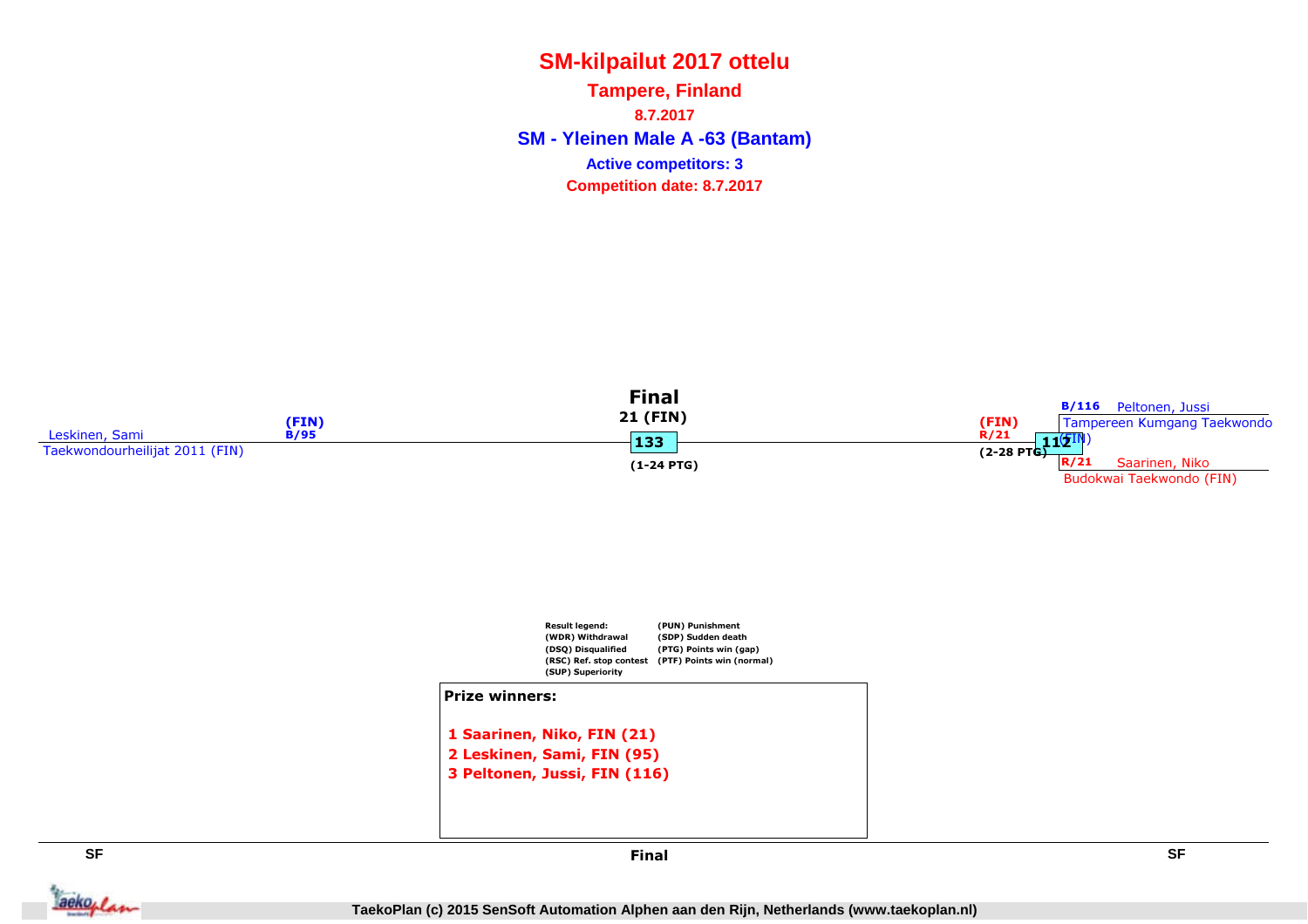**SM - Yleinen Male A -68 (Feather) Tampere, Finland8.7.2017Competition date: 8.7.2017 Active competitors: 6**



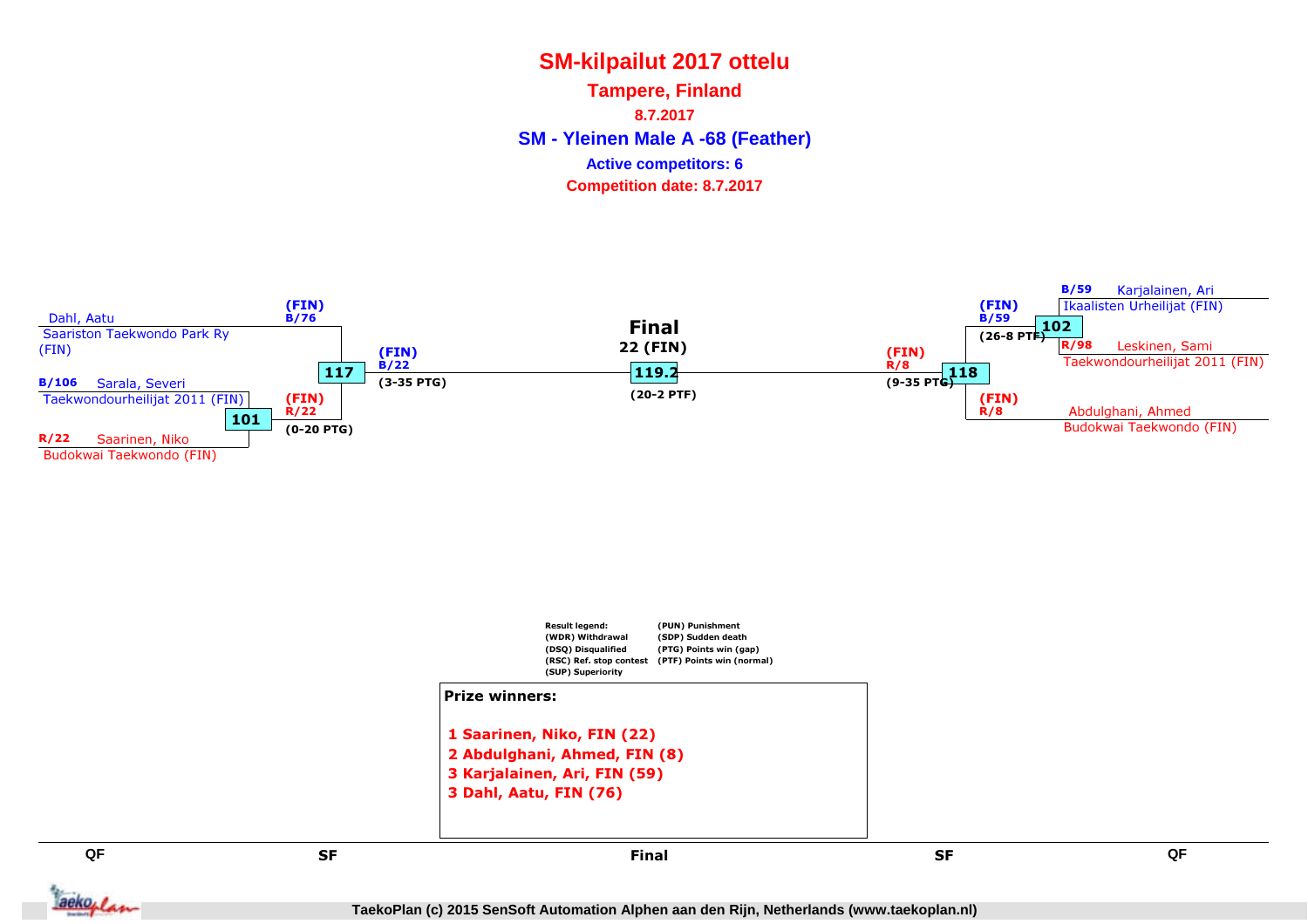**SM - Yleinen Male A -74 (Light) Tampere, Finland8.7.2017Competition date: 8.7.2017 Active competitors: 6**



**TaekoPlan (c) 2015 SenSoft Automation Alphen aan den Rijn, Netherlands (www.taekoplan.nl)**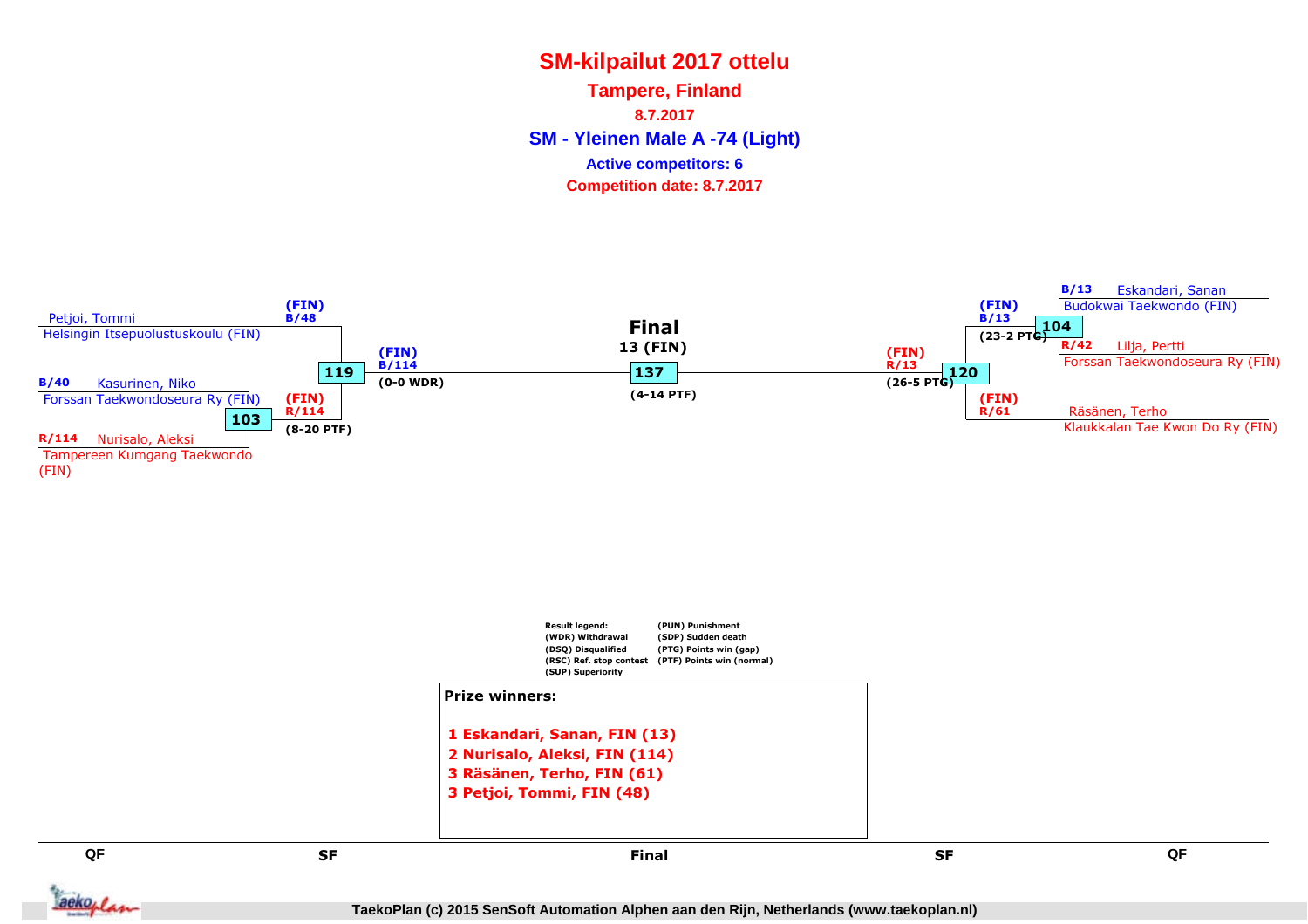**SM - Yleinen Male A -80 (Welter) Tampere, Finland8.7.2017Competition date: 8.7.2017 Active competitors: 2**





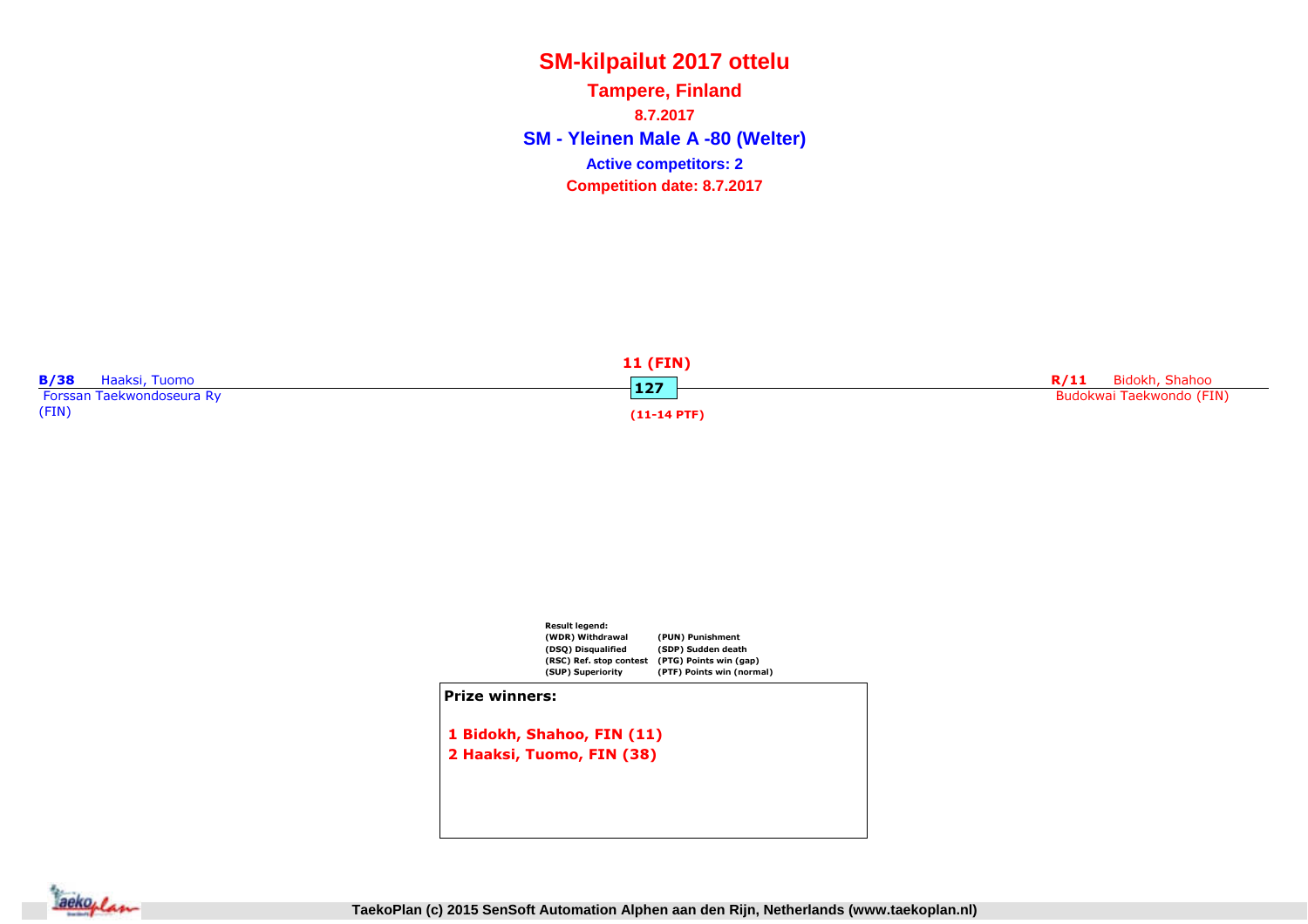**SM - Yleinen Male A -87 (Middle) Tampere, Finland8.7.2017Competition date: 8.7.2017 Active competitors: 4**



Jackeplan

Final

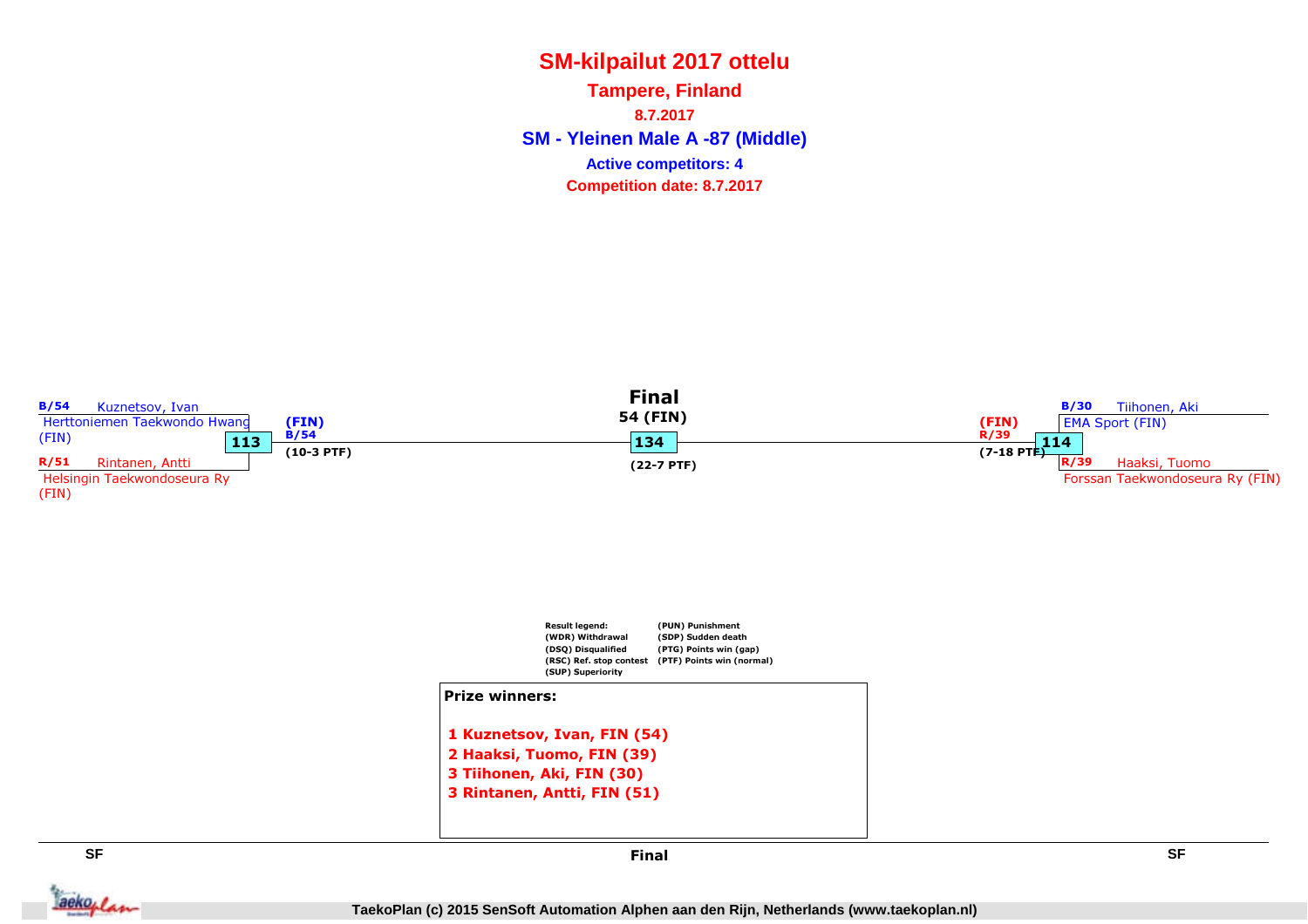**SM - Yleinen Male A +87 (Heavy) Tampere, Finland8.7.2017Competition date: 8.7.2017 Active competitors: 2**

|                                | 86 (FIN)    |                          |
|--------------------------------|-------------|--------------------------|
| <b>B/86</b><br>Heino, Teemu    | 119.4       | Kuorikoski, Tero<br>R/29 |
| Taekwondourheilijat 2011 (FIN) |             | <b>EMA Sport (FIN)</b>   |
|                                | $(9-3$ PTF) |                          |



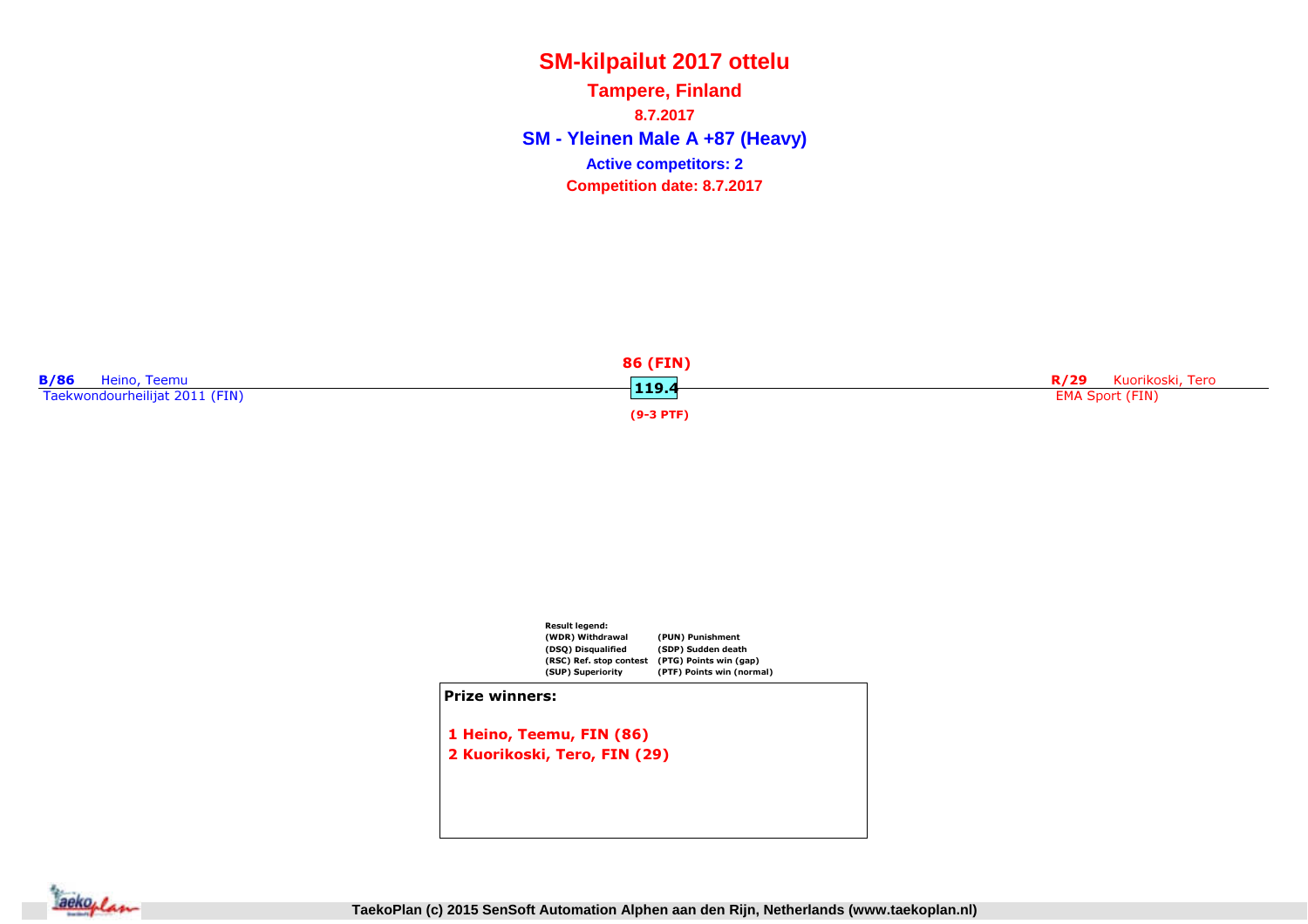**SM - Yleinen Female A -53 (Bantam) Tampere, Finland8.7.2017Competition date: 8.7.2017 Active competitors: 4**



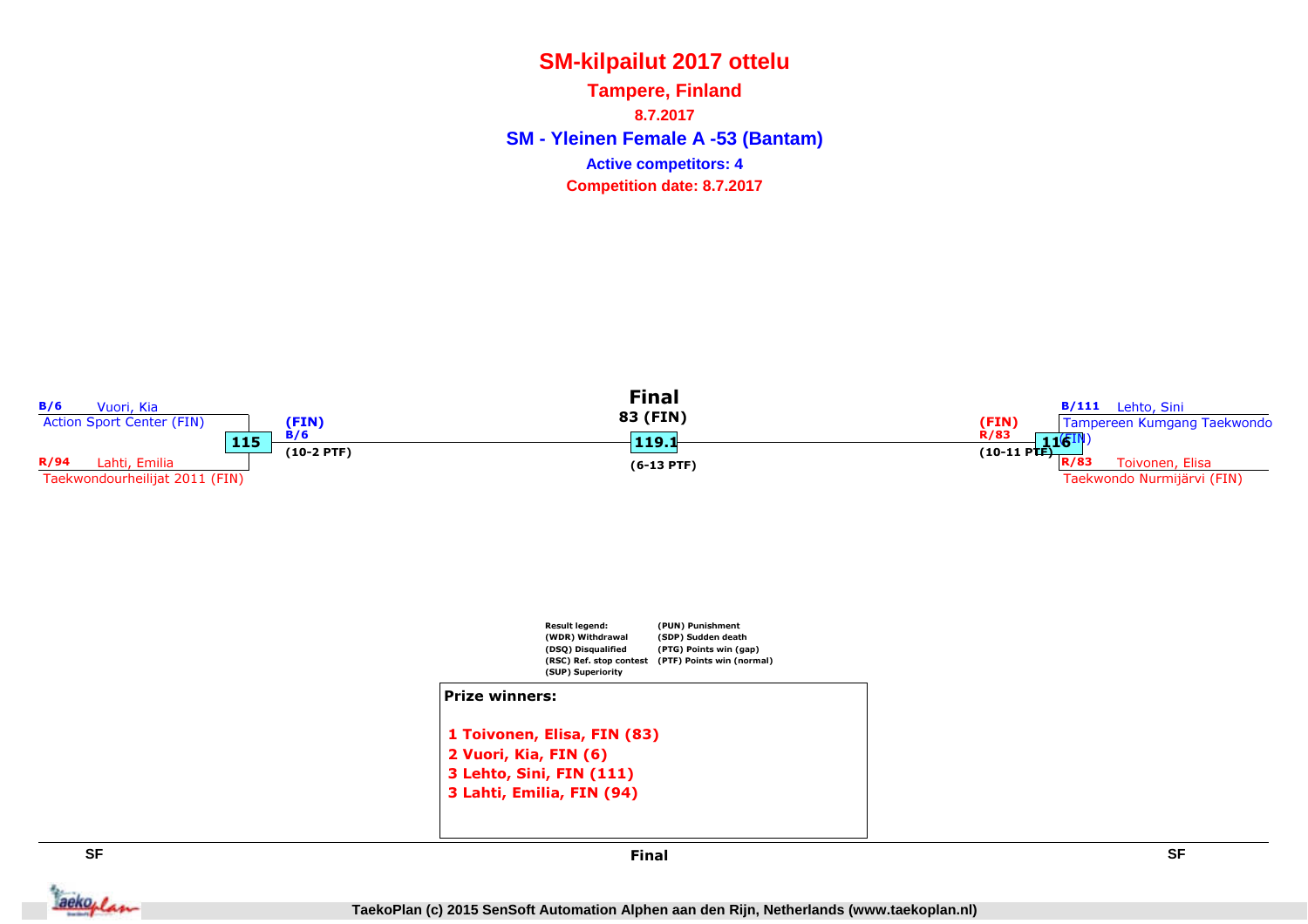**SM - Yleinen Female A -57 (Feather) Tampere, Finland8.7.2017Competition date: 8.7.2017 Active competitors: 5**



**TaekoPlan (c) 2015 SenSoft Automation Alphen aan den Rijn, Netherlands (www.taekoplan.nl)**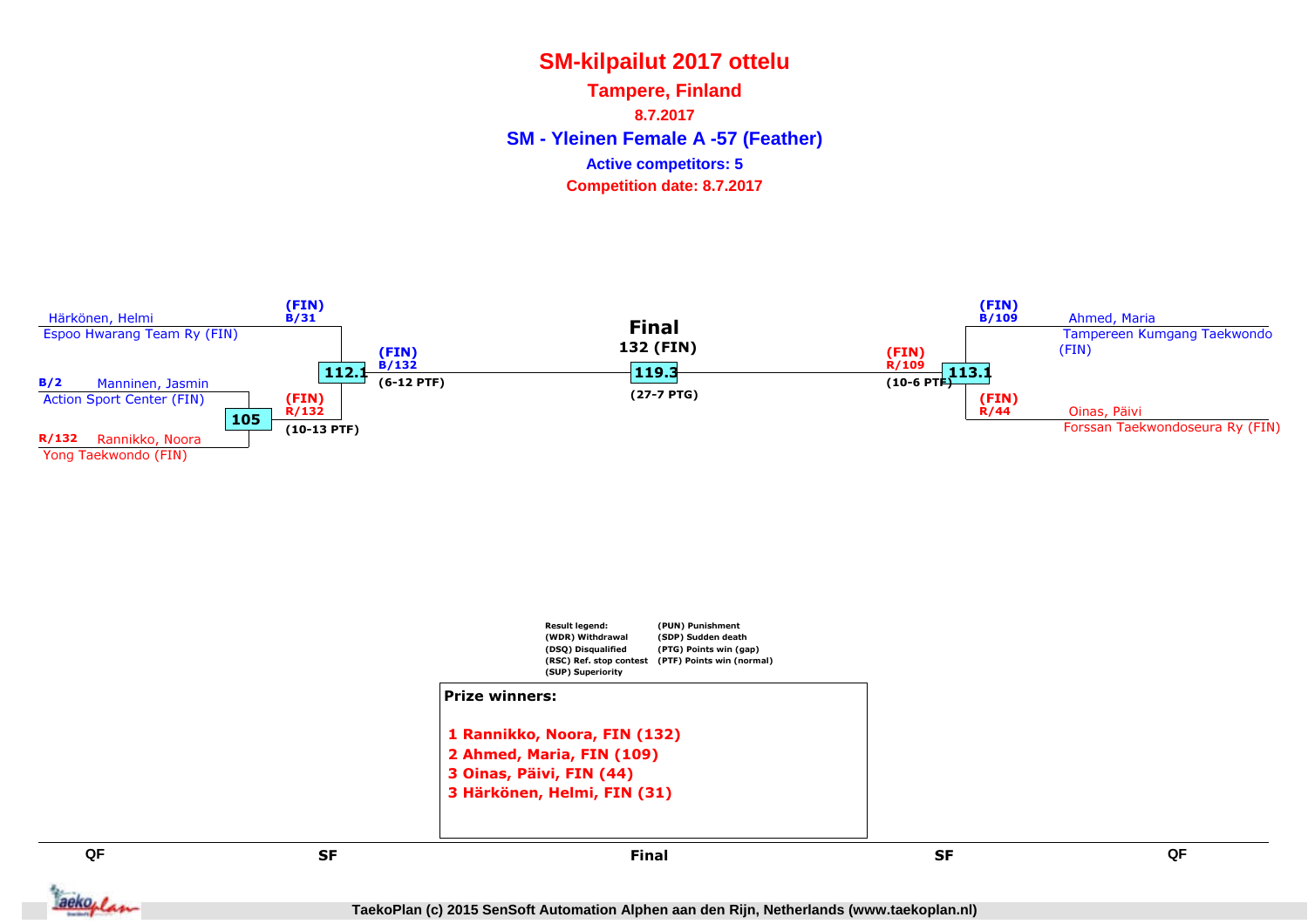**SM - Yleinen Female A -62 (Light) Tampere, Finland8.7.2017Competition date: 8.7.2017 Active competitors: 7**



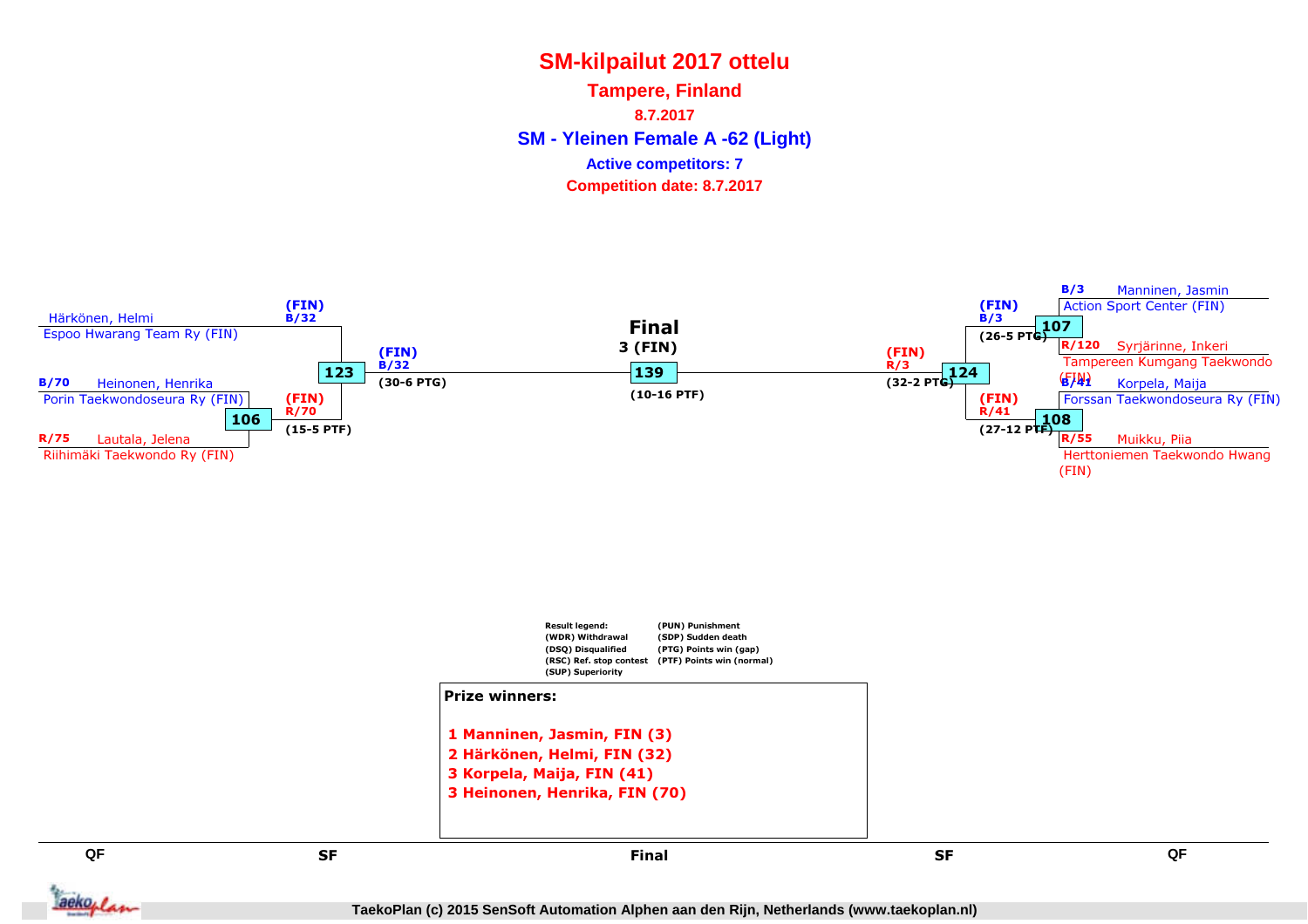**SM - Yleinen Female A -67 (Welter) Tampere, Finland8.7.2017Competition date: 8.7.2017 Active competitors: 2**